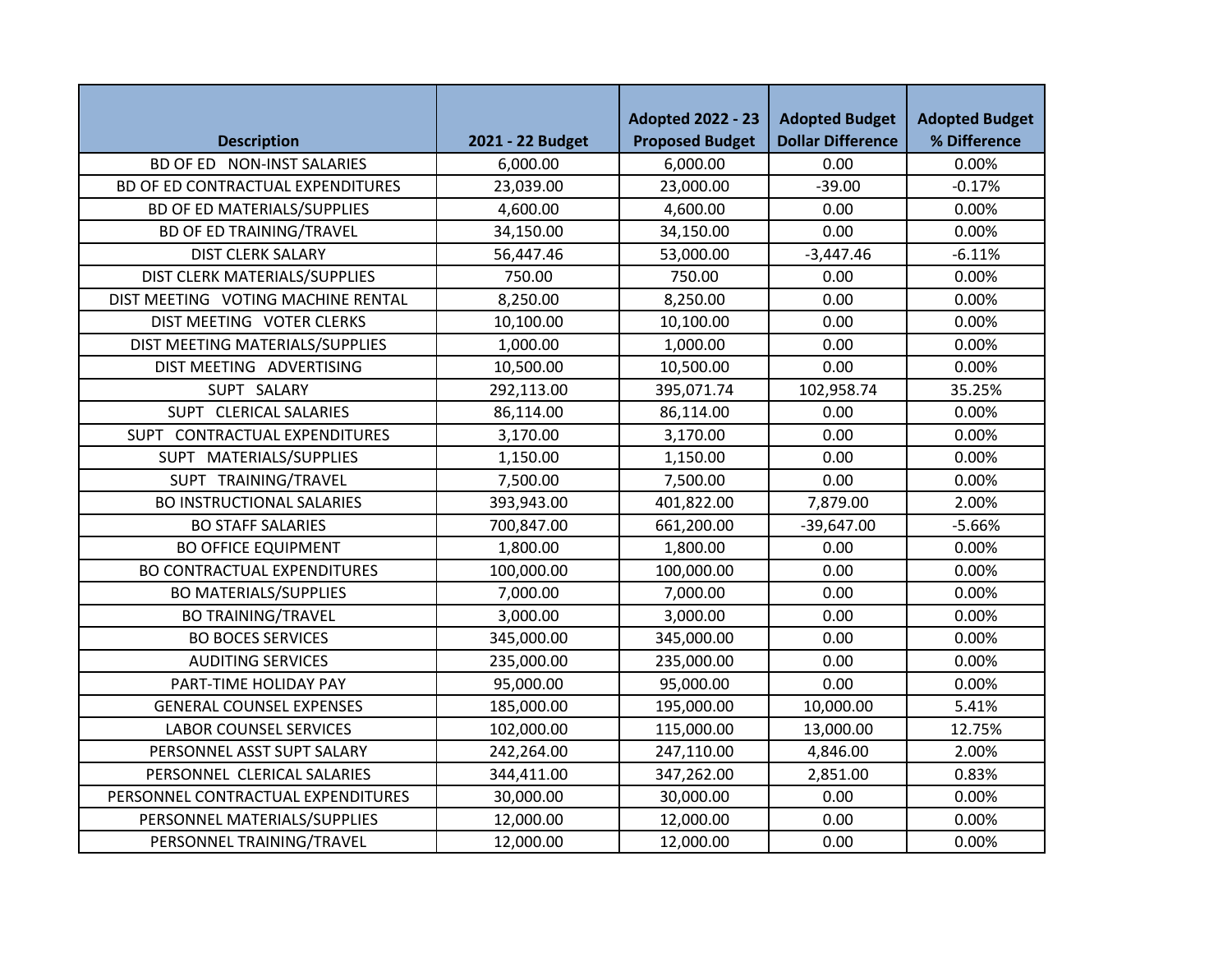|                                                 |                  | <b>Adopted 2022 - 23</b> | <b>Adopted Budget</b>    | <b>Adopted Budget</b> |
|-------------------------------------------------|------------------|--------------------------|--------------------------|-----------------------|
| <b>Description</b>                              | 2021 - 22 Budget | <b>Proposed Budget</b>   | <b>Dollar Difference</b> | % Difference          |
| PERSONNEL - BOCES SERVICES                      | 163,100.00       | 168,900.00               | 5,800.00                 | 3.56%                 |
| RECORDS MANAGMT MATERIALS/SUPPLIES              | 2,000.00         | 2,500.00                 | 500.00                   | 25.00%                |
| PUBLIC RELAT IN-HOUSE PRINTER                   | 15,000.00        | 15,000.00                | 0.00                     | 0.00%                 |
| PUBLIC RELAT CONTRACTUAL EXPENDITURES           | 29,130.00        | 29,130.00                | 0.00                     | 0.00%                 |
| PUBLIC RELAT BOCES SERVICES                     | 85,000.00        | 90,000.00                | 5,000.00                 | 5.88%                 |
| <b>OPERATIONS OFFICE STAFF SALARIES</b>         | 341,660.00       | 355,482.73               | 13,822.73                | 4.05%                 |
| OPERATIONS-CUST-DISTRICT                        | 70,000.00        | 70,000.00                | 0.00                     | 0.00%                 |
| <b>OPERATIONS-CUST-ABBEY LANE</b>               | 426,583.00       | 389,258.00               | $-37,325.00$             | $-8.75%$              |
| OPERATIONS-CUST-GARDINERS AVE                   | 285,870.00       | 291,381.00               | 5,511.00                 | 1.93%                 |
| OPERATIONS-CUST-LEE ROAD                        | 217,770.00       | 218,709.00               | 939.00                   | 0.43%                 |
| OPERATIONS-CUST-NORTHSIDE                       | 367,319.00       | 331,798.00               | $-35,521.00$             | $-9.67%$              |
| OPERATIONS-CUST-EAST BROADWAY                   | 360,966.00       | 349,074.00               | $-11,892.00$             | $-3.29%$              |
| OPERATIONS-CUST-SUMMIT LANE                     | 287,553.94       | 292,910.77               | 5,356.83                 | 1.86%                 |
| OPERATIONS-CUST-WISDOM LANE                     | 455,508.00       | 468,627.00               | 13,119.00                | 2.88%                 |
| OPERATIONS-CUST-SALK                            | 494,399.00       | 494,004.00               | $-395.00$                | $-0.08%$              |
| OPERATIONS-CUST-DIVISION AVE                    | 685,966.00       | 684,129.00               | $-1,837.00$              | $-0.27%$              |
| OPERATIONS-CUST-MACARTHUR                       | 612,690.00       | 597,500.00               | $-15,190.00$             | $-2.48%$              |
| OPERATIONS-CUST-MEMORIAL                        | 421,535.00       | 401,650.00               | $-19,885.00$             | $-4.72%$              |
| OPERATIONS-GROUNDSKEEPERS SAL                   | 670,460.00       | 633,870.00               | $-36,590.00$             | $-5.46%$              |
| OPERATIONS-CUSTODIAL OT/SPECIAL PROJECTS        | 260,000.00       | 260,000.00               | 0.00                     | 0.00%                 |
| OPERATIONS- CUSTODIAL OVERTIME                  | 20,000.00        | 20,000.00                | 0.00                     | 0.00%                 |
| OPERATIONS-CUSTODIAL OT/DISTRICT MEETING        | 5,000.00         | 5,000.00                 | 0.00                     | 0.00%                 |
| OPERATIONS-CUSTODIAL OT/ OUTSIDE GROUPS         | 15,000.00        | 15,000.00                | 0.00                     | 0.00%                 |
| <b>CUSTODIAL OT/SNOW</b>                        | 20,000.00        | 20,000.00                | 0.00                     | 0.00%                 |
| PERATIONS-CUSTODIAL OT/ATHTICS/EXTRACUR AQ      | 60,000.00        | 60,000.00                | 0.00                     | 0.00%                 |
| <b>OPERATIONS -SUMMR CUSTOD/GRNDS</b>           | 290,000.00       | 290,000.00               | 0.00                     | 0.00%                 |
| PERATIONS-GROUNDSKEEPER OT/SPECIAL PROJECT      | 45,000.00        | 45,000.00                | 0.00                     | 0.00%                 |
| OPERATIONS-GROUNDSKEEPER OT/SNOW                | 75,000.00        | 75,000.00                | 0.00                     | 0.00%                 |
| <b>ERATIONS-GROUNDKEEPER OT/ATHLTS/ EXTRCUR</b> | 20,000.00        | 20,000.00                | 0.00                     | 0.00%                 |
| <b>OPERATIONS- CUSTODIAL SUBS</b>               | 200,000.00       | 400,000.00               | 200,000.00               | 100.00%               |
| OPERATIONS-EQUIPMENT                            | 100,000.00       | 100,000.00               | 0.00                     | 0.00%                 |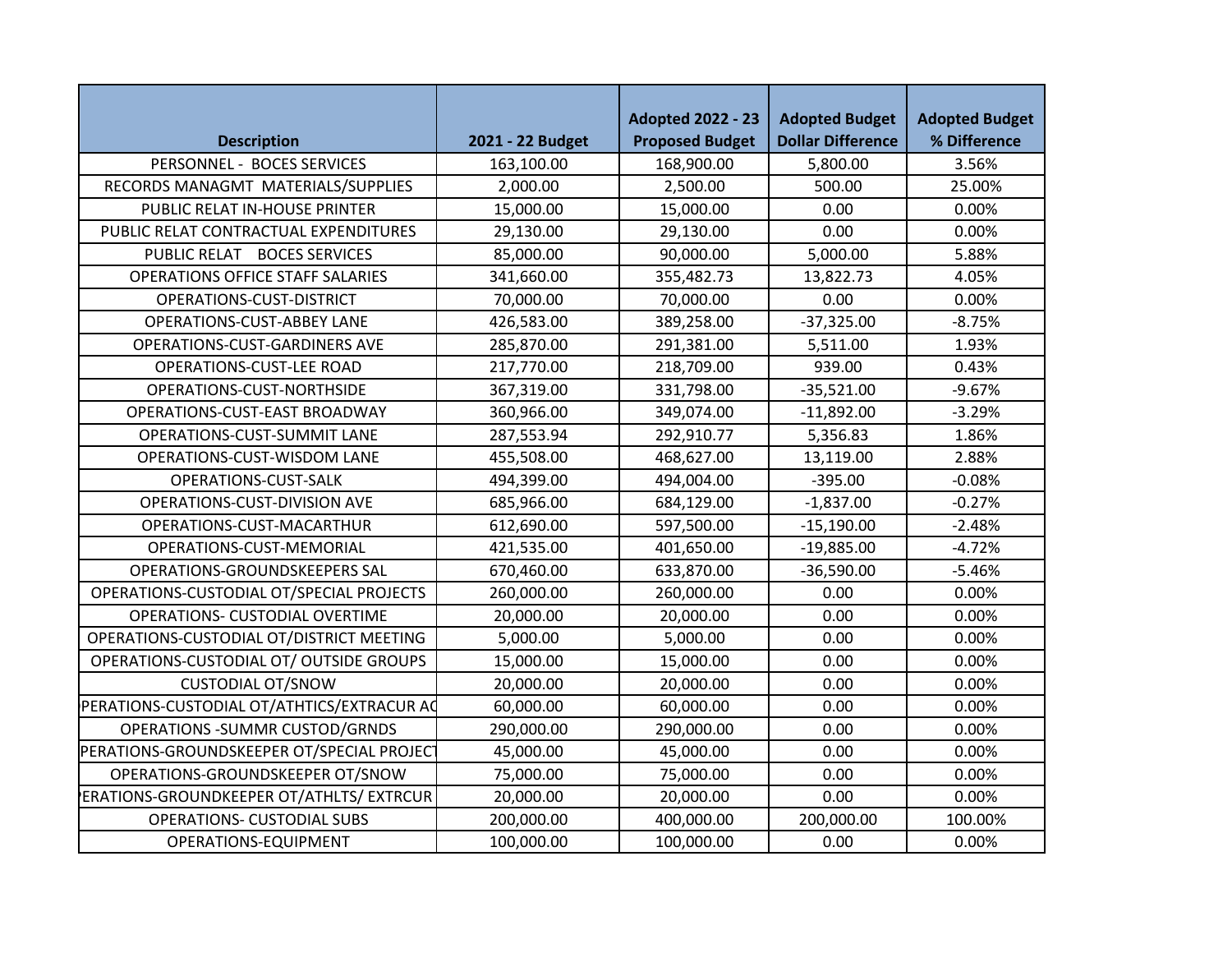|                                      |                  | <b>Adopted 2022 - 23</b> | <b>Adopted Budget</b>    | <b>Adopted Budget</b> |
|--------------------------------------|------------------|--------------------------|--------------------------|-----------------------|
| <b>Description</b>                   | 2021 - 22 Budget | <b>Proposed Budget</b>   | <b>Dollar Difference</b> | % Difference          |
| OPERATIONS-CARTAGE                   | 39,000.00        | 39,000.00                | 0.00                     | 0.00%                 |
| <b>OPERATIONS-GAS</b>                | 620,000.00       | 630,000.00               | 10,000.00                | 1.61%                 |
| <b>OPERATIONS-WATER</b>              | 37,000.00        | 37,000.00                | 0.00                     | 0.00%                 |
| <b>OPERATIONS-INTERNET</b>           | 45,000.00        | 47,000.00                | 2,000.00                 | 4.44%                 |
| OPERATIONS-ELECTRIC                  | 1,400,000.00     | 1,500,000.00             | 100,000.00               | 7.14%                 |
| <b>OPERATIONS-FUEL OIL</b>           | 185,000.00       | 185,000.00               | 0.00                     | 0.00%                 |
| <b>OPERATIONS-EQUIPMENT RENTAL</b>   | 4,500.00         | 4,500.00                 | 0.00                     | 0.00%                 |
| <b>OPERATIONS-MATERIAL SUPPLIES</b>  | 1,600.00         | 2,000.00                 | 400.00                   | 25.00%                |
| <b>OPERATIONS-CUSTODIAL SUPPLIES</b> | 320,000.00       | 360,000.00               | 40,000.00                | 12.50%                |
| OPERATIONS-UNIFORMS                  | 30,000.00        | 30,000.00                | 0.00                     | 0.00%                 |
| <b>OPERATIONS-VEHICLE PARTS</b>      | 100,000.00       | 100,000.00               | 0.00                     | 0.00%                 |
| <b>O&amp;M GASOLINE</b>              | 2,500.00         | 2,500.00                 | 0.00                     | 0.00%                 |
| OPERATIONS CONTRACTUAL               | 420,000.00       | 420,000.00               | 0.00                     | 0.00%                 |
| <b>OPERATIONS-REPAIRS</b>            | 991,329.00       | 991,329.00               | 0.00                     | 0.00%                 |
| OPERATIONS-TRAINING-TRAVEL           | 4,000.00         | 4,000.00                 | 0.00                     | 0.00%                 |
| OPERATIONS-BOCES-HEALTH-SAFETY       | 486,560.00       | 486,560.00               | 0.00                     | 0.00%                 |
| <b>MAINTENANCE SALARIES</b>          | 1,550,115.00     | 1,526,814.46             | $-23,300.54$             | $-1.50%$              |
| <b>MAINTENANCE-OT-FIRE WATCH</b>     | 1,000.00         | 1,000.00                 | 0.00                     | 0.00%                 |
| MAINTENANCE-OT-OUTSIDE GROUPS        | 1,000.00         | 1,000.00                 | 0.00                     | 0.00%                 |
| MAINTENANCE OVERTIME/SNOW            | 5,500.00         | 5,500.00                 | 0.00                     | 0.00%                 |
| MAINTENANCE OT/SPECIAL PROJECTS      | 130,000.00       | 130,000.00               | 0.00                     | 0.00%                 |
| MAINTENANCE-OT/EMERGENCY REPAIRS     | 2,000.00         | 2,000.00                 | 0.00                     | 0.00%                 |
| MAINTENANCE-SUMMER WORKERS SAL       | 40,000.00        | 40,000.00                | 0.00                     | 0.00%                 |
| MAINTENANCE-GROUNDS & MAINT SUP      | 360,000.00       | 360,000.00               | 0.00                     | 0.00%                 |
| MAINTENANCE-ELECTRIC/PLUMB SUPPLS    | 90,000.00        | 90,000.00                | 0.00                     | 0.00%                 |
| MAINTENANCE-HEAT & VENT SUPPLIES     | 79,500.00        | 79,500.00                | 0.00                     | 0.00%                 |
| SECURITY AIDES-DISTRICT              | 274,831.00       | 243,191.00               | $-31,640.00$             | $-11.51%$             |
| SECURITY AIDES-ABBEY LANE            | 65,815.00        | 69,741.00                | 3,926.00                 | 5.97%                 |
| SECURITY AIDES-GARDINERS AVE         | 64,141.00        | 64,789.00                | 648.00                   | 1.01%                 |
| SECURITY AIDES-LEE ROAD              | 99,363.00        | 64,614.00                | $-34,749.00$             | $-34.97%$             |
| SECURITY AIDES-NORTHSIDE             | 58,474.00        | 62,906.00                | 4,432.00                 | 7.58%                 |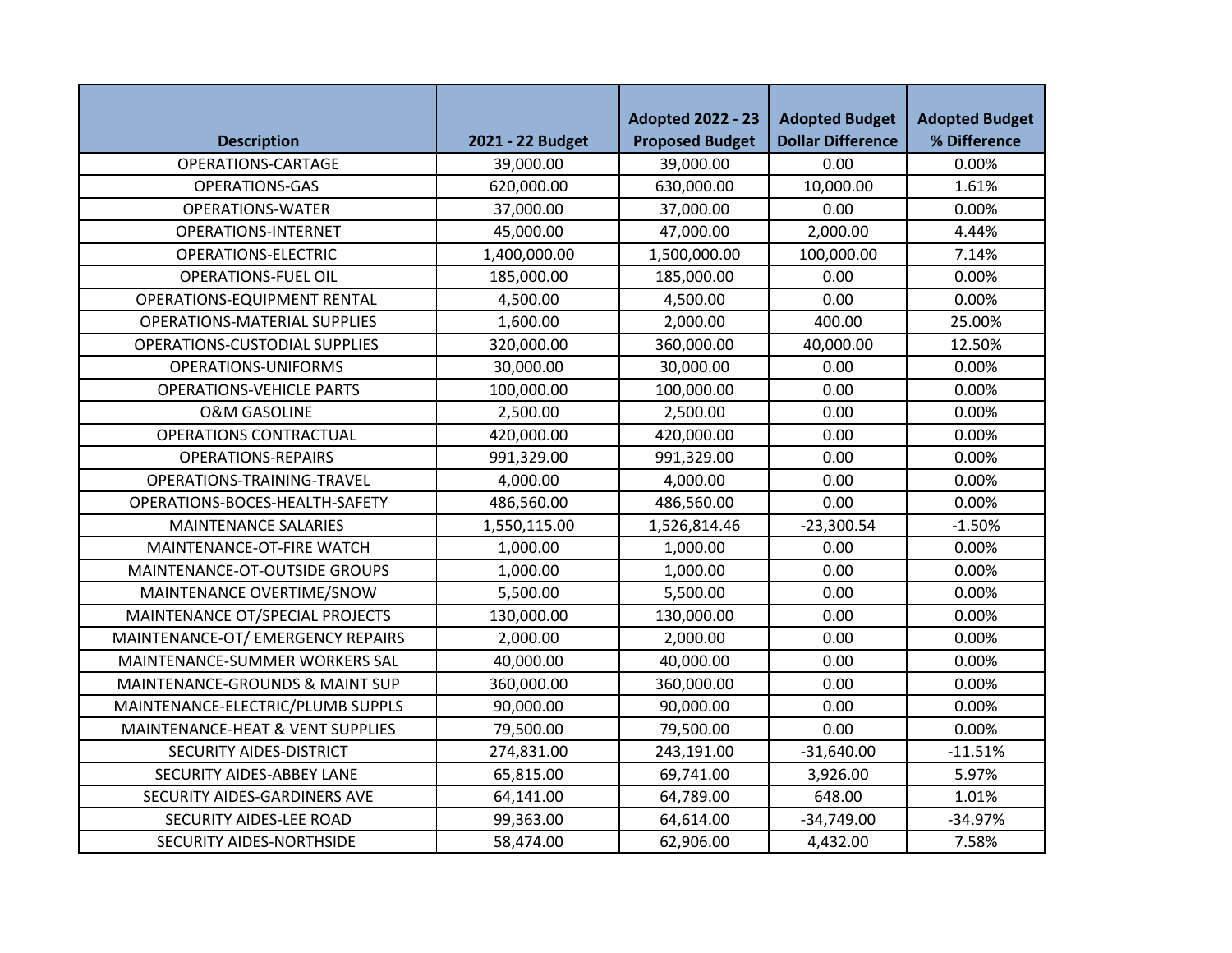|                                              |                  | <b>Adopted 2022 - 23</b> | <b>Adopted Budget</b>    | <b>Adopted Budget</b> |
|----------------------------------------------|------------------|--------------------------|--------------------------|-----------------------|
| <b>Description</b>                           | 2021 - 22 Budget | <b>Proposed Budget</b>   | <b>Dollar Difference</b> | % Difference          |
| SECURITY AIDES-EAST BROADWAY                 | 65,815.00        | 69,741.00                | 3,926.00                 | 5.97%                 |
| SECURITY AIDES-SUMMIT LANE                   | 58,474.00        | 62,906.00                | 4,432.00                 | 7.58%                 |
| SECURITY AIDES-WISDOM LANE                   | 86,412.00        | 92,518.00                | 6,106.00                 | 7.07%                 |
| SECURITY AIDES-SALK                          | 86,037.00        | 62,906.00                | $-23,131.00$             | $-26.88%$             |
| SECURITY AIDES-DIVISION AVE                  | 140,471.00       | 147,645.00               | 7,174.00                 | 5.11%                 |
| SECURITY AIDES-MACARTHUR                     | 145,211.00       | 150,705.00               | 5,494.00                 | 3.78%                 |
| SECURITY AIDES-MEMORIAL                      | 86,037.00        | 92,143.00                | 6,106.00                 | 7.10%                 |
| <b>SECURITY SUBSTITUTES</b>                  | 168,000.00       | 225,000.00               | 57,000.00                | 33.93%                |
| <b>SECURITY OVERTIME</b>                     | 30,000.00        | 40,000.00                | 10,000.00                | 33.33%                |
| SECURITY EQUIPMENT                           | 75,000.00        | 75,000.00                | 0.00                     | 0.00%                 |
| SECURITY CONTRACTUAL EXPENDITURES            | 73,000.00        | 73,000.00                | 0.00                     | 0.00%                 |
| <b>SECURITY FUEL</b>                         | 7,500.00         | 7,500.00                 | 0.00                     | 0.00%                 |
| PRINT/MAIL SALARIES                          | 137,106.00       | 137,106.00               | 0.00                     | 0.00%                 |
| DISTRICTWIDE PHOTOCOPY RENTAL                | 295,000.00       | 295,000.00               | 0.00                     | 0.00%                 |
| PRINT/MAIL POSTAGE                           | 140,000.00       | 145,000.00               | 5,000.00                 | 3.57%                 |
| <b>PRINTING</b>                              | 1,000.00         | 1,000.00                 | 0.00                     | 0.00%                 |
| PRINTING-DIVISION                            | 2,500.00         | 2,500.00                 | 0.00                     | 0.00%                 |
| PRINTING-MAC ARTHUR                          | 4,000.00         | 4,000.00                 | 0.00                     | 0.00%                 |
| <b>UNALLOCATED INSURANCE &amp; LOSS FUND</b> | 1,200,000.00     | 1,300,000.00             | 100,000.00               | 8.33%                 |
| <b>BOCES ADMINISTRATIVE COSTS</b>            | 1,300,000.00     | 1,365,000.00             | 65,000.00                | 5.00%                 |
| <b>CURRIC DEV/SUPR ASST SUPT</b>             | 229,812.00       | 235,000.00               | 5,188.00                 | 2.26%                 |
| <b>CURRIC DEV/SUPR CLERICL SALARIES</b>      | 141,273.45       | 142,153.20               | 879.75                   | 0.62%                 |
| <b>CURRIC DEV/SUPR EQUIP</b>                 | 500.00           | 500.00                   | 0.00                     | 0.00%                 |
| <b>CURRIC DEV/SUPR MATERIALS/ SUPPLIES</b>   | 1,990.00         | 3,200.00                 | 1,210.00                 | 60.80%                |
| <b>CAFETERIA STIPENDS</b>                    | 70,577.00        | 71,283.00                | 706.00                   | 1.00%                 |
| SUPRVSN PRINCIPAL/AP SAL-ABBEY LANE          | 261,144.00       | 267,785.00               | 6,641.00                 | 2.54%                 |
| SUPRVSN PRINCIPAL/AP SAL-GARDINERS           | 248,222.50       | 253,109.00               | 4,886.50                 | 1.97%                 |
| SUPRVSN PRINCIPAL/AP SAL-LEE ROAD            | 162,335.00       | 168,589.00               | 6,254.00                 | 3.85%                 |
| SUPRVSN PRINCIPAL/AP SAL-NORTHSIDE           | 259,075.50       | 264,079.00               | 5,003.50                 | 1.93%                 |
| SUPRVSN PRINCIPAL/AP SAL-EAST BROAD          | 234,448.00       | 243,480.00               | 9,032.00                 | 3.85%                 |
| SUPRVSN PRINCIPAL/AP SAL-SUMMIT              | 192,031.00       | 194,394.00               | 2,363.00                 | 1.23%                 |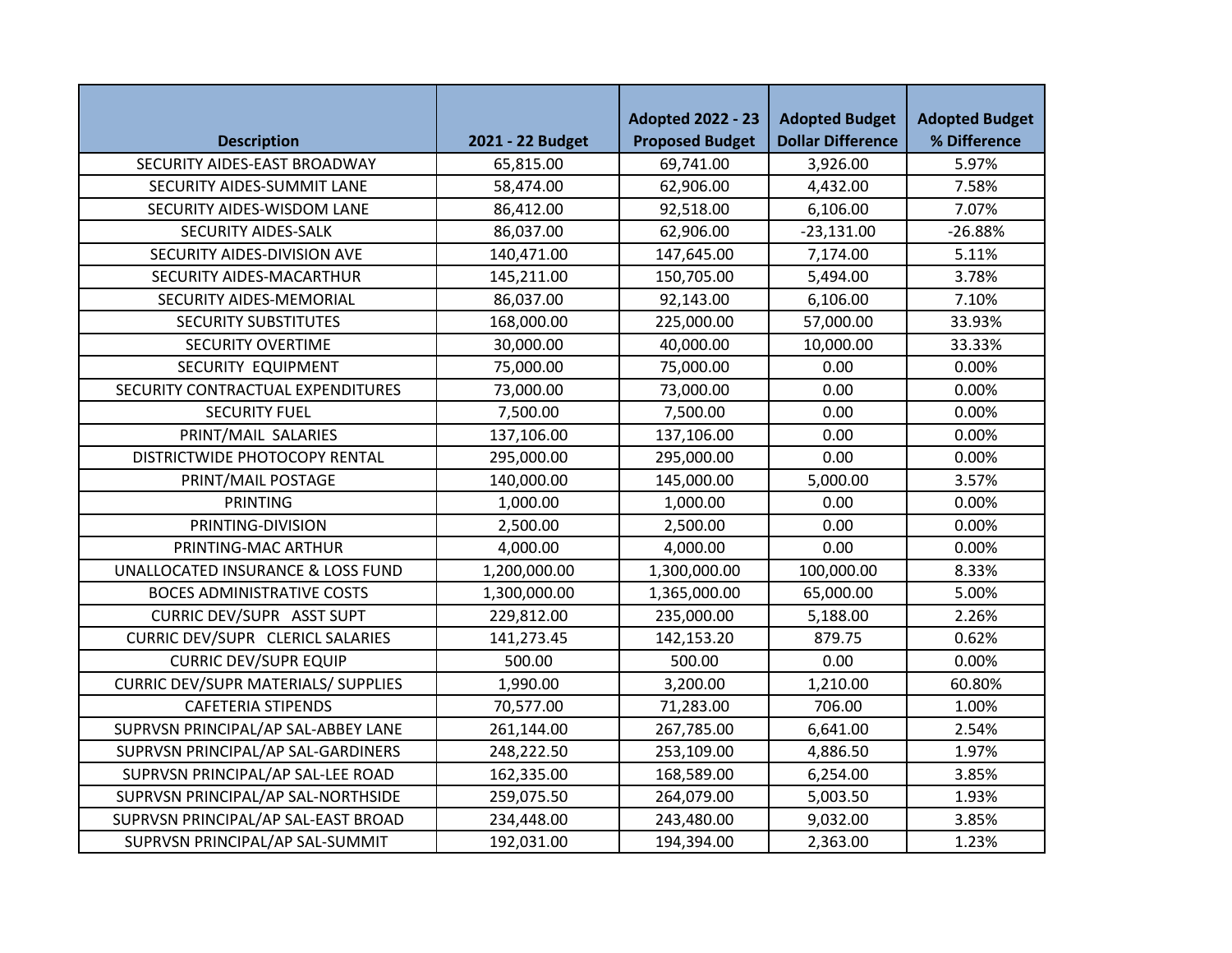|                                    |                  | <b>Adopted 2022 - 23</b> | <b>Adopted Budget</b>    | <b>Adopted Budget</b> |
|------------------------------------|------------------|--------------------------|--------------------------|-----------------------|
| <b>Description</b>                 | 2021 - 22 Budget | <b>Proposed Budget</b>   | <b>Dollar Difference</b> | % Difference          |
| SUPRVSN PRINCIPAL/AP SAL-WISDOM    | 372,627.00       | 377,191.00               | 4,564.00                 | 1.22%                 |
| SUPRVSN PRINCIPAL/AP SAL-SALK      | 349,437.00       | 357,633.00               | 8,196.00                 | 2.35%                 |
| SUPRVSN PRINCIPAL/AP SAL-DIVISION  | 520,295.00       | 535,846.00               | 15,551.00                | 2.99%                 |
| SUPRVSN PRINCIPAL/AP SAL-MACARTHUR | 539,680.00       | 551,835.00               | 12,155.00                | 2.25%                 |
| SUPRSN/DIRECTORS/SAL               | 1,451,897.00     | 1,433,073.00             | $-18,824.00$             | $-1.30%$              |
| SUPRVSN CLERICAL SAL-DISTRICT      | 221,625.73       | 169,591.00               | $-52,034.73$             | $-23.48%$             |
| SUPRVSN CLERICAL SAL-ABBEY         | 100,387.00       | 109,288.73               | 8,901.73                 | 8.87%                 |
| SUPRVSN CLERICAL SAL-GARDINERS     | 123,259.00       | 118,259.00               | $-5,000.00$              | $-4.06%$              |
| SUPRVSN CLERICAL SAL-LEE RD        | 100,095.00       | 96,371.00                | $-3,724.00$              | $-3.72%$              |
| SUPRVSN CLERICAL SAL-NORTHSIDE     | 114,229.00       | 113,368.00               | $-861.00$                | $-0.75%$              |
| SUPRVSN CLERICAL SAL-EAST BROAD    | 135,593.73       | 134,208.73               | $-1,385.00$              | $-1.02%$              |
| SUPRVSN CLERICAL SAL-SUMMIT        | 102,269.00       | 102,934.00               | 665.00                   | 0.65%                 |
| SUPRVSN CLERICAL SAL-WISDOM        | 207,777.45       | 203,977.20               | $-3,800.25$              | $-1.83%$              |
| SUPRVSN CLERICAL SAL-SALK          | 196,341.18       | 174,648.20               | $-21,692.98$             | $-11.05%$             |
| SUPRVSN CLERICAL SAL-DIVISION      | 354,972.30       | 341,324.73               | $-13,647.57$             | $-3.84%$              |
| SUPRVSN CLERICAL SAL-MACARTHUR     | 404,540.91       | 367,324.19               | $-37,216.72$             | $-9.20%$              |
| SUPRVSN CLERICAL SAL-GCTECH        | 63,241.00        | 0.00                     | $-63,241.00$             | $-100.00\%$           |
| CAFETERIA AIDES-ABBEY              | 94,275.91        | 90,764.17                | $-3,511.74$              | $-3.72%$              |
| CAFETERIA AIDES-GARDINERS          | 83,071.15        | 64,767.86                | $-18,303.29$             | $-22.03%$             |
| CAFETERIA AIDES-LEE RD             | 59,684.86        | 64,433.27                | 4,748.41                 | 7.96%                 |
| CAFETERIA AIDES-NORTHSIDE          | 83,431.12        | 72,206.78                | $-11,224.34$             | $-13.45%$             |
| CAFETERIA AIDES-EAST BROAD         | 84,151.06        | 80,697.00                | $-3,454.06$              | $-4.10%$              |
| CAFETERIA AIDES-SUMMIT             | 68,132.40        | 73,494.36                | 5,361.96                 | 7.87%                 |
| CAFETERIA AIDES-DIVISION           | 42,256.56        | 22,948.08                | $-19,308.48$             | $-45.69%$             |
| CAFETERIA AIDES-MACARTHUR          | 26,957.84        | 15,803.60                | $-11,154.24$             | $-41.38%$             |
| <b>SCHOOL MONITOR SUBS</b>         | 72,000.00        | 112,000.00               | 40,000.00                | 55.56%                |
| <b>SCHOOL MONITORS-ABBEY</b>       | 19,198.64        | 17,453.00                | $-1,745.64$              | $-9.09%$              |
| SCHOOL MONITORS-GARDINERS          | 29,138.83        | 18,029.00                | $-11,109.83$             | $-38.13%$             |
| <b>SCHOOL MONITORS-LEE RD</b>      | 21,709.00        | 18,605.00                | $-3,104.00$              | $-14.30%$             |
| <b>SCHOOL MONITORS-NORTHSIDE</b>   | 41,752.82        | 41,178.00                | $-574.82$                | $-1.38%$              |
| SCHOOL MONITORS-EAST BROAD         | 20,550.00        | 17,453.00                | $-3,097.00$              | $-15.07%$             |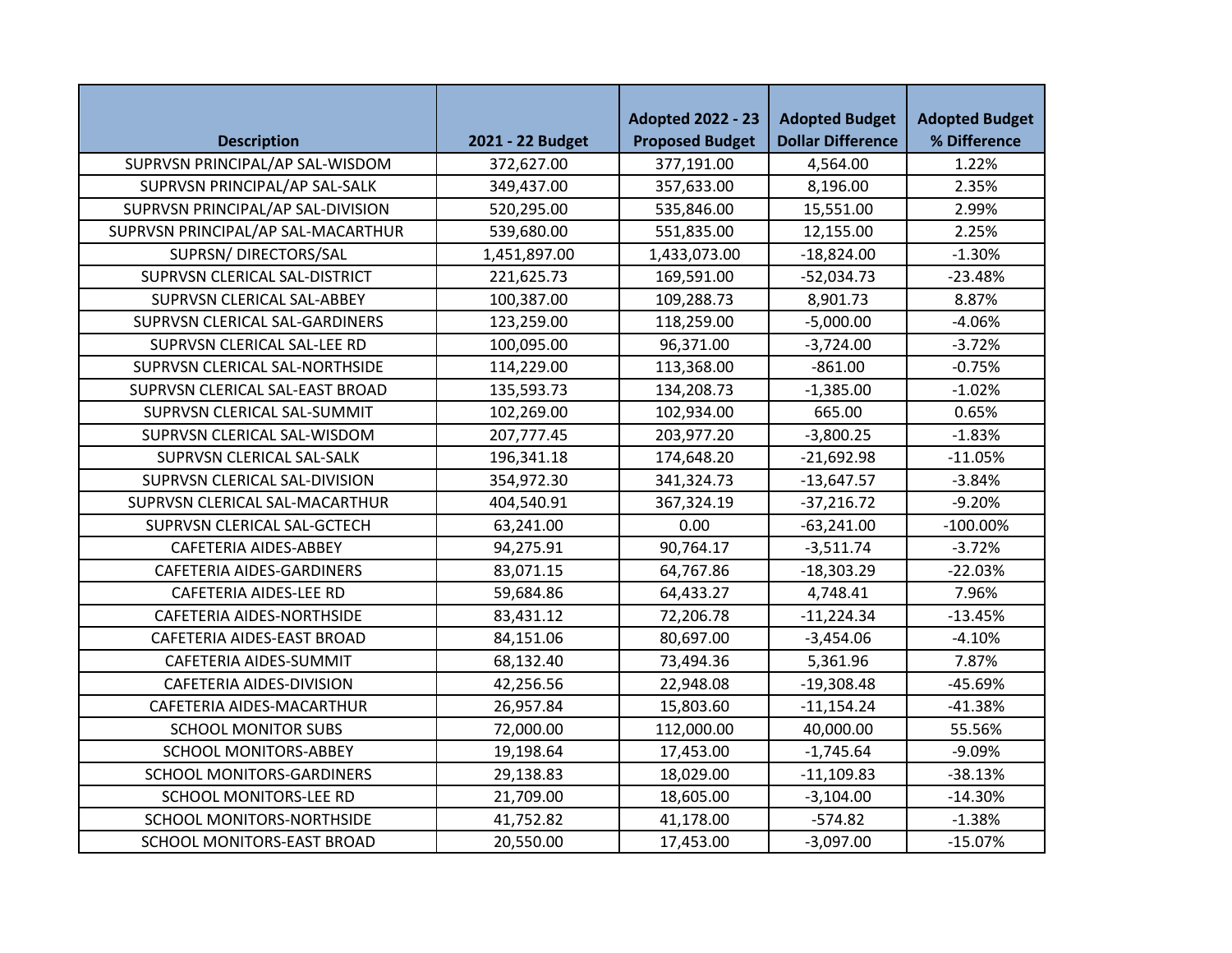|                                   |                  | <b>Adopted 2022 - 23</b> | <b>Adopted Budget</b>    | <b>Adopted Budget</b> |
|-----------------------------------|------------------|--------------------------|--------------------------|-----------------------|
| <b>Description</b>                | 2021 - 22 Budget | <b>Proposed Budget</b>   | <b>Dollar Difference</b> | % Difference          |
| <b>SCHOOL MONITORS-SUMMIT</b>     | 29,325.00        | 8,726.50                 | $-20,598.50$             | $-70.24%$             |
| <b>SCHOOL MONITORS-WISDOM</b>     | 100,297.00       | 102,870.00               | 2,573.00                 | 2.57%                 |
| <b>SCHOOL MONITORS-SALK</b>       | 265,022.00       | 254,877.00               | $-10,145.00$             | $-3.83%$              |
| <b>SCHOOL MONITORS-DIVISION</b>   | 305,066.00       | 224,384.86               | $-80,681.14$             | $-26.45%$             |
| SCHOOL MONITORS-MACARTHUR         | 290,448.00       | 294,802.00               | 4,354.00                 | 1.50%                 |
| <b>SCHOOL MONITOR / GC TECH</b>   | 20,550.00        | 0.00                     | $-20,550.00$             | $-100.00\%$           |
| <b>SUPRVSN CLERICAL SUBS</b>      | 5,086.35         | 5,086.00                 | $-0.35$                  | $-0.01%$              |
| <b>SUPRVSN EQUIP-DISTRICT</b>     | 75,000.00        | 75,000.00                | 0.00                     | 0.00%                 |
| <b>SUPRVSN EQUIP/ATHLETICS</b>    | 75,000.00        | 75,000.00                | 0.00                     | 0.00%                 |
| <b>SUPRVSN EQUIP/ABBEY</b>        | 2,000.00         | 3,500.00                 | 1,500.00                 | 75.00%                |
| <b>SUPRVSN EQUIP/GARDINERS</b>    | 500.00           | 500.00                   | 0.00                     | 0.00%                 |
| <b>SUPRVSN EQUIP/LEE</b>          | 500.00           | 500.00                   | 0.00                     | 0.00%                 |
| <b>SUPRVSN EQUIP/NORTHSIDE</b>    | 500.00           | 700.00                   | 200.00                   | 40.00%                |
| <b>SUPRVSN EQUIP/EAST BROAD</b>   | 500.00           | 500.00                   | 0.00                     | 0.00%                 |
| SUPRVSN EQUIP/SUMMIT              | 500.00           | 500.00                   | 0.00                     | 0.00%                 |
| SUPRVSN EQUIP/WISDOM              | 1,100.00         | 2,940.00                 | 1,840.00                 | 167.27%               |
| <b>SUPRVSN EQUIP/SALK</b>         | 1,100.00         | 1,100.00                 | 0.00                     | 0.00%                 |
| <b>SUPRVSN EQUIP/DIVISION</b>     | 1,000.00         | 1,000.00                 | 0.00                     | 0.00%                 |
| SUPRVSN EQUIP/MACARTHUR           | 1,000.00         | 1,000.00                 | 0.00                     | 0.00%                 |
| SUPRVSN MAT & SUPP ATHLETICS      | 75,000.00        | 77,000.00                | 2,000.00                 | 2.67%                 |
| SUPRVSN MAT/SUPP/ABBEY            | 1,836.00         | 1,836.00                 | 0.00                     | 0.00%                 |
| SUPRVSN MAT/SUPP/GARDINERS        | 1,644.00         | 1,644.00                 | 0.00                     | 0.00%                 |
| SUPRVSN MAT/SUPP/LEE RD           | 1,000.00         | 1,000.00                 | 0.00                     | 0.00%                 |
| SUPRVSN MAT/SUPP/NORTHSIDE        | 1,554.00         | 1,544.00                 | $-10.00$                 | $-0.64%$              |
| SUPRVSN MAT/SUPP/EAST BROAD       | 2,058.00         | 2,058.00                 | 0.00                     | 0.00%                 |
| SUPRVSN MAT/SUPP/SUMMIT           | 1,200.00         | 1,200.00                 | 0.00                     | 0.00%                 |
| SUPRVSN MAT/SUPP/WISDOM           | 2,172.00         | 2,172.00                 | 0.00                     | 0.00%                 |
| SUPRVSN MAT/SUPP/SALK             | 2,802.00         | 2,802.00                 | 0.00                     | 0.00%                 |
| SUPRVSN MAT/SUPP/DIVISION         | 3,892.00         | 3,892.00                 | 0.00                     | 0.00%                 |
| SUPRVSN MAT/SUPP/MACARTHUR        | 4,940.00         | 4,940.00                 | 0.00                     | 0.00%                 |
| <b>TEACHER SALARIES K-5-ABBEY</b> | 4,251,570.80     | 4,568,741.80             | 317,171.00               | 7.46%                 |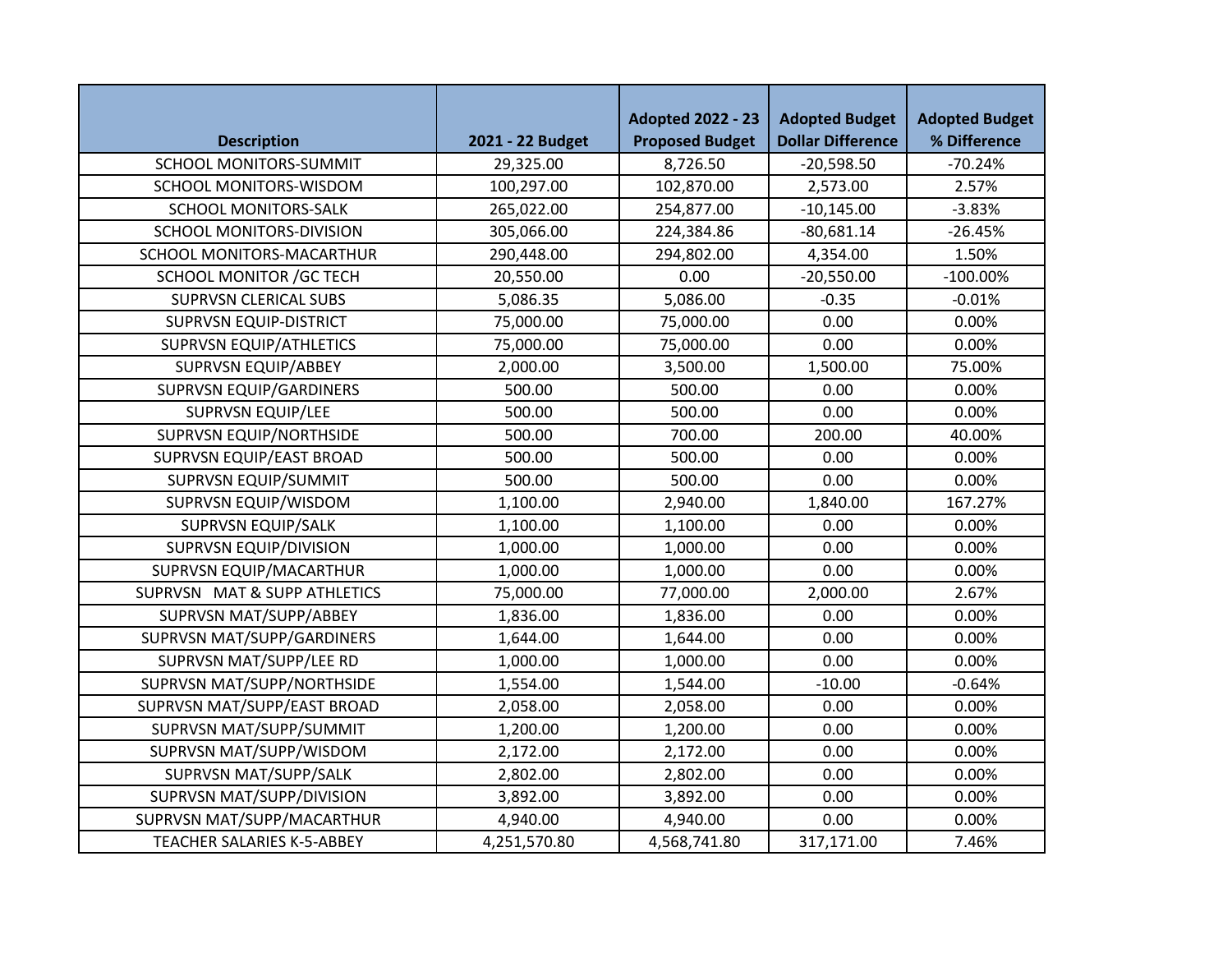|                                 |                  | <b>Adopted 2022 - 23</b> | <b>Adopted Budget</b>    | <b>Adopted Budget</b> |
|---------------------------------|------------------|--------------------------|--------------------------|-----------------------|
| <b>Description</b>              | 2021 - 22 Budget | <b>Proposed Budget</b>   | <b>Dollar Difference</b> | % Difference          |
| TEACHER SALARIES K-5-GARDINERS  | 3,347,346.20     | 3,306,247.80             | $-41,098.40$             | $-1.23%$              |
| TEACHER SALARIES K-5 LEE RD     | 2,043,950.60     | 2,081,768.00             | 37,817.40                | 1.85%                 |
| TEACHER SALARIES K-5-NORTHSIDE  | 3,457,799.20     | 3,736,204.80             | 278,405.60               | 8.05%                 |
| TEACHER SALARIES K-5-EAST BROAD | 4,350,353.40     | 4,410,354.00             | 60,000.60                | 1.38%                 |
| TEACHER SALARIES K-5-SUMMIT     | 2,827,915.40     | 3,178,761.60             | 350,846.20               | 12.41%                |
| TEACHERS DISTRICT WIDE REMOTE   | 165,567.00       | 0.00                     | $-165,567.00$            | $-100.00\%$           |
| TEACHER SALARIES-6-WISDOM       | 1,259,767.00     | 1,381,723.00             | 121,956.00               | 9.68%                 |
| TEACHER SALARIES-6-SALK         | 1,749,123.80     | 1,828,572.51             | 79,448.71                | 4.54%                 |
| TEACHER SALARIES 7-8-WISDOM     | 5,560,836.56     | 5,496,417.40             | $-64,419.16$             | $-1.16%$              |
| TEACHER SALARIES 7-8-SALK       | 6,803,413.22     | 6,803,414.20             | 0.98                     | 0.00%                 |
| TEACHER SALARIES 9-12 DIVISION  | 8,426,513.20     | 8,371,097.14             | $-55,416.06$             | $-0.66%$              |
| TEACHER SALARIES 9-12 MACARTHUR | 11,320,917.32    | 11,320,917.56            | 0.24                     | 0.00%                 |
| TEACH ASST/CLASSRM-DIST         | 36,392.00        | 34,340.00                | $-2,052.00$              | $-5.64%$              |
| TEACH ASST/CLASSRM-ABBEY        | 102,609.00       | 103,010.00               | 401.00                   | 0.39%                 |
| TEACH ASST/CLASSRM-GARDINERS    | 63,315.00        | 55,309.00                | $-8,006.00$              | $-12.64%$             |
| TEACH ASST/CLASSRM-LEE RD       | 63,565.00        | 58,065.00                | $-5,500.00$              | $-8.65%$              |
| TEACH ASST/CLASSRM-NORTHSIDE    | 82,730.00        | 94,180.00                | 11,450.00                | 13.84%                |
| TEACH ASST/CLASSRM-EAST BROAD   | 101,821.00       | 86,626.00                | $-15,195.00$             | $-14.92%$             |
| TEACH ASST/CLASSRM-SUMMIT       | 27,293.00        | 82,204.00                | 54,911.00                | 201.19%               |
| TEACH ASST/CLASSRM-WISDOM       | 68,188.53        | 70,103.00                | 1,914.47                 | 2.81%                 |
| <b>EXTRA PERIODS PAY/ELEM</b>   | 80,000.00        | 125,000.00               | 45,000.00                | 56.25%                |
| EXTRA PERIODS PAY SECONDARY     | 300,000.00       | 425,000.00               | 125,000.00               | 41.67%                |
| <b>CURRICULUM IMPROVEMENT</b>   | 103,587.00       | 122,909.00               | 19,322.00                | 18.65%                |
| <b>ALTERNATE EDUCATION</b>      | 72,000.00        | 12,000.00                | $-60,000.00$             | $-83.33%$             |
| TEACHERS' SAL/SUM SCH           | 165,556.00       | 165,556.00               | 0.00                     | 0.00%                 |
| <b>DRIVER ED TEACHERS' SAL</b>  | 75,000.00        | 75,000.00                | 0.00                     | 0.00%                 |
| CHAIRPERSONS/SECONDARY          | 469,181.00       | 478,590.00               | 9,409.00                 | 2.01%                 |
| <b>SUBSTITUTE TEACHERS</b>      | 2,800,000.00     | 2,900,000.00             | 100,000.00               | 3.57%                 |
| <b>MENTORING</b>                | 60,000.00        | 75,000.00                | 15,000.00                | 25.00%                |
| NON-INST SAL/SUMMER SCH         | 15,000.00        | 15,000.00                | 0.00                     | 0.00%                 |
| A/V & MUSIC ACCOMPANISTS        | 7,000.00         | 7,000.00                 | 0.00                     | 0.00%                 |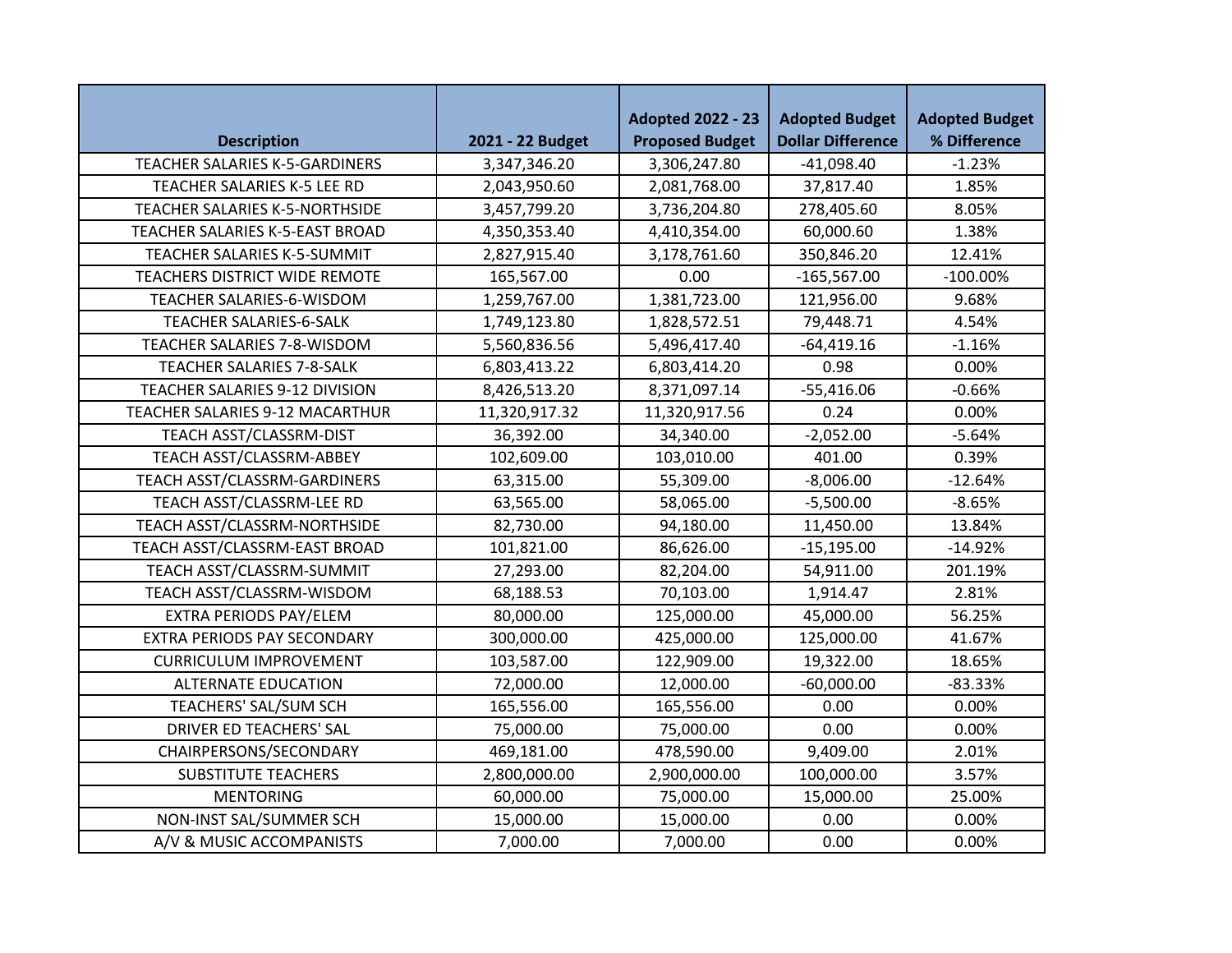|                               |                  | <b>Adopted 2022 - 23</b> | <b>Adopted Budget</b>    | <b>Adopted Budget</b> |
|-------------------------------|------------------|--------------------------|--------------------------|-----------------------|
| <b>Description</b>            | 2021 - 22 Budget | <b>Proposed Budget</b>   | <b>Dollar Difference</b> | % Difference          |
| <b>ATTENDANCE INCENTIVE</b>   | 120,000.00       | 130,000.00               | 10,000.00                | 8.33%                 |
| HEALTH INSURANCE INCENT       | 1,700,000.00     | 1,900,000.00             | 200,000.00               | 11.76%                |
| <b>GRADUATE CREDIT INCENT</b> | 300,000.00       | 350,000.00               | 50,000.00                | 16.67%                |
| <b>INST EQUIP/DISTRICT</b>    | 15,000.00        | 15,000.00                | 0.00                     | 0.00%                 |
| <b>INST EQUIP/ABBEY LN</b>    | 0.00             | 800.00                   | 800.00                   | 100.00%               |
| <b>INST EQUIP/LEE ROAD</b>    | 600.00           | 600.00                   | 0.00                     | 0.00%                 |
| <b>INST EQUIP/NORTHSIDE</b>   | 1,000.00         | 800.00                   | $-200.00$                | $-20.00%$             |
| <b>INST EQUIP/EAST BWAY</b>   | 1,000.00         | 1,200.00                 | 200.00                   | 20.00%                |
| <b>INST EQUIP/SUMMIT LN</b>   | 1,000.00         | 1,000.00                 | 0.00                     | 0.00%                 |
| <b>INST EQUIP/WISDOM</b>      | 5,450.00         | 9,800.00                 | 4,350.00                 | 79.82%                |
| <b>INST EQUIP/DIVISION</b>    | 0.00             | 3,000.00                 | 3,000.00                 | 100.00%               |
| <b>INST EQUIP/MAC ARTHUR</b>  | 5,500.00         | 6,000.00                 | 500.00                   | 9.09%                 |
| CONTRACTUAL EXPEND/ABBEY      | 3,200.00         | 4,000.00                 | 800.00                   | 25.00%                |
| CONTRACTUAL EXPEND/GARDINERS  | 3,210.00         | 3,360.00                 | 150.00                   | 4.67%                 |
| CONTRACTUAL EXPEND/LEE ROAD   | 3,000.00         | 2,280.00                 | $-720.00$                | $-24.00%$             |
| CONTRACTUAL EXPEND/NORTHSIDE  | 1,500.00         | 1,100.00                 | $-400.00$                | $-26.67%$             |
| CONTRACTUAL EXPEND/E BDWAY    | 5,500.00         | 5,850.00                 | 350.00                   | 6.36%                 |
| CONTRACTUAL EXPEND/SUMMIT     | 510.00           | 510.00                   | 0.00                     | 0.00%                 |
| CONTRACTUAL EXPEND/WISDOM     | 2,680.00         | 2,680.00                 | 0.00                     | 0.00%                 |
| CONTRACTUAL EXPEND/SALK       | 3,600.00         | 3,600.00                 | 0.00                     | 0.00%                 |
| CONTRACTUAL EXPEND/DIVISION   | 21,000.00        | 21,630.00                | 630.00                   | 3.00%                 |
| CONTRACTUAL EXPEND/MAC ARTHUR | 25,500.00        | 25,524.00                | 24.00                    | 0.09%                 |
| INST EQUIP RENT/MUS/          | 91,000.00        | 123,000.00               | 32,000.00                | 35.16%                |
| <b>MUSIC ACCOMPANISTS</b>     | 15,000.00        | 15,000.00                | 0.00                     | 0.00%                 |
| MAT/SUPP INSTRUCTION/DISTRICT | 55,650.00        | 55,650.00                | 0.00                     | 0.00%                 |
| MAT/ SUPP ABBEY LANE          | 25,080.00        | 25,080.00                | 0.00                     | 0.00%                 |
| <b>MAT/ SUPP GARDINERS</b>    | 22,360.00        | 22,360.00                | 0.00                     | 0.00%                 |
| MAT/SUPP LEE ROAD             | 11,440.00        | 11,440.00                | 0.00                     | 0.00%                 |
| MAT/ SUPP NORTHSIDE           | 21,240.00        | 21,240.00                | 0.00                     | 0.00%                 |
| MAT/ SUPP EAST BROAD          | 28,320.00        | 28,320.00                | 0.00                     | 0.00%                 |
| MAT/SUPP SUMMIT LN            | 17,440.00        | 17,440.00                | 0.00                     | 0.00%                 |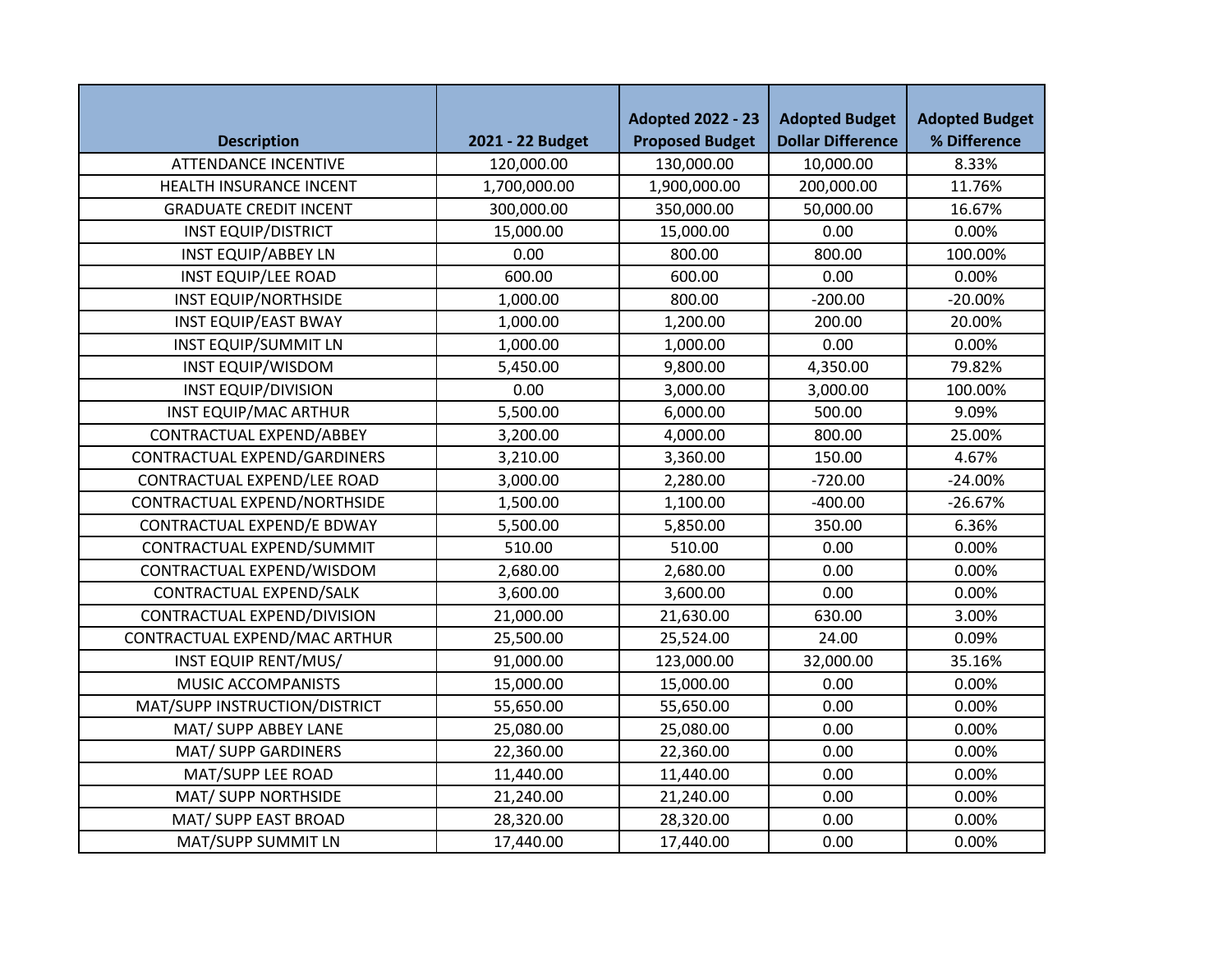|                                 |                  | <b>Adopted 2022 - 23</b> | <b>Adopted Budget</b>    | <b>Adopted Budget</b> |
|---------------------------------|------------------|--------------------------|--------------------------|-----------------------|
| <b>Description</b>              | 2021 - 22 Budget | <b>Proposed Budget</b>   | <b>Dollar Difference</b> | % Difference          |
| MAT/SUPP WISDM LN               | 33,390.00        | 33,390.00                | 0.00                     | 0.00%                 |
| MAT/SUPP SALK MS                | 42,570.00        | 42,570.00                | 0.00                     | 0.00%                 |
| MAT/SUPP DIVISION               | 45,675.00        | 45,675.00                | 0.00                     | 0.00%                 |
| MAT/SUPP MAC ARTHUR             | 57,105.00        | 57,105.00                | 0.00                     | 0.00%                 |
| MAT/SUPP PHYS ED                | 48,000.00        | 52,000.00                | 4,000.00                 | 8.33%                 |
| MAT/SUPP DRIVER ED              | 2,500.00         | 2,500.00                 | 0.00                     | 0.00%                 |
| COMMENCEMENT/ ASSEMBL           | 48,785.00        | 73,985.00                | 25,200.00                | 51.66%                |
| <b>GASOLINE/DRIVER ED</b>       | 5,304.00         | 5,304.00                 | 0.00                     | 0.00%                 |
| <b>EQUIP REPAIRS/MUSIC</b>      | 44,210.00        | 48,500.00                | 4,290.00                 | 9.70%                 |
| <b>VEHICLE REPAIRS/DRIVR ED</b> | 6,000.00         | 6,000.00                 | 0.00                     | 0.00%                 |
| DRIVERS ED CONTRACTUAL          | 50,000.00        | 50,000.00                | 0.00                     | 0.00%                 |
| TUITION- OTHER DISTRICTS        | 36,000.00        | 36,000.00                | 0.00                     | 0.00%                 |
| PAYMENTS TO CHARTER SCHOOLS     | 40,000.00        | 80,000.00                | 40,000.00                | 100.00%               |
| TRAINING/TRAVEL                 | 73,000.00        | 112,082.00               | 39,082.00                | 53.54%                |
| <b>TEXTBOOKS - DISTRICT</b>     | 106,500.00       | 124,000.00               | 17,500.00                | 16.43%                |
| <b>TEXTBOOKS/ABBEY LANE</b>     | 99,052.42        | 55,910.90                | $-43,141.52$             | $-43.55%$             |
| <b>TEXTBOOKS/GARDINERS AVE</b>  | 65,093.56        | 76,386.00                | 11,292.44                | 17.35%                |
| <b>TEXTBOOKS/LEE ROAD</b>       | 43,450.00        | 49,453.90                | 6,003.90                 | 13.82%                |
| <b>TEXTBOOKS/NORTHSIDE</b>      | 83,242.28        | 57,405.00                | $-25,837.28$             | $-31.04%$             |
| <b>TEXTBOOKS/EAST BROADWY</b>   | 94,438.33        | 61,524.65                | $-32,913.68$             | $-34.85%$             |
| <b>TEXTBOOKS/SUMMIT LANE</b>    | 73,539.18        | 37,273.83                | $-36,265.35$             | $-49.31%$             |
| TEXTBOOKS/WISDOM                | 2,000.00         | 2,000.00                 | 0.00                     | 0.00%                 |
| TEXTBOOKS/SALK MID SCH          | 2,000.00         | 2,000.00                 | 0.00                     | 0.00%                 |
| <b>TEXTBOOKS/DIVISION AVE</b>   | 3,000.00         | 3,000.00                 | 0.00                     | 0.00%                 |
| <b>TEXTBOOKS/MAC ARTHUR HS</b>  | 3,000.00         | 3,000.00                 | 0.00                     | 0.00%                 |
| <b>TEXTBOOKS/NON-PUBLIC</b>     | 95,000.00        | 95,000.00                | 0.00                     | 0.00%                 |
| <b>BOCES SERVICES</b>           | 4,122,350.00     | 4,372,500.00             | 250,150.00               | 6.07%                 |
| CONTRACUAL EXPEND/ENGLISH       | 600.00           | 600.00                   | 0.00                     | 0.00%                 |
| MAT & SUPP/ENGLISH              | 13,000.00        | 13,000.00                | 0.00                     | 0.00%                 |
| TRAINING/TRAVEL - ENGLISH       | 2,500.00         | 2,500.00                 | 0.00                     | 0.00%                 |
| <b>TEXTBOOKS-ENGLISH</b>        | 91,500.00        | 91,000.00                | $-500.00$                | $-0.55%$              |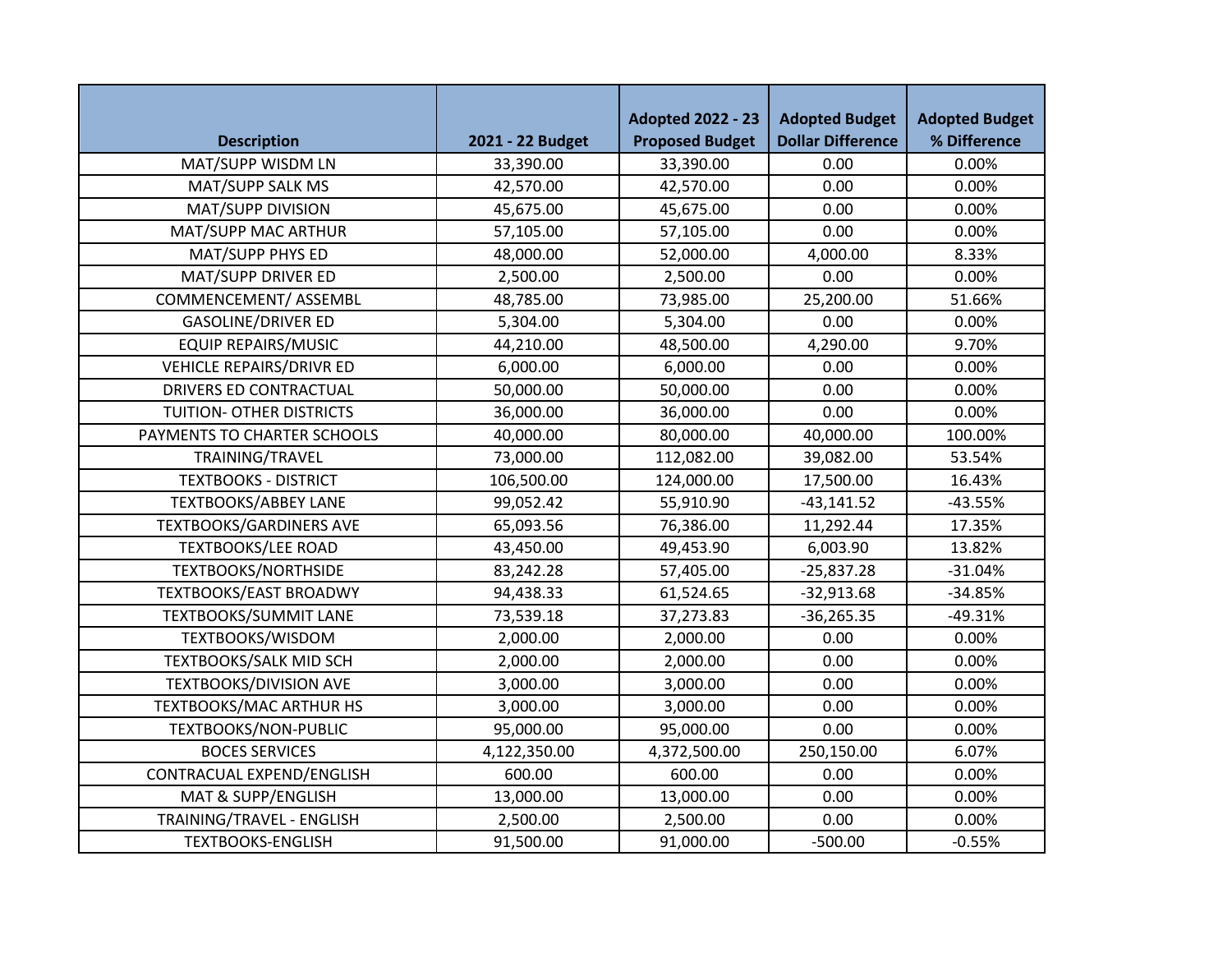| <b>Description</b>              | 2021 - 22 Budget | <b>Adopted 2022 - 23</b><br><b>Proposed Budget</b> | <b>Adopted Budget</b><br><b>Dollar Difference</b> | <b>Adopted Budget</b><br>% Difference |
|---------------------------------|------------------|----------------------------------------------------|---------------------------------------------------|---------------------------------------|
| <b>INST EQUIPMENT/MATH</b>      | 5,000.00         | 15,000.00                                          | 10,000.00                                         | 200.00%                               |
| MAT & SUPP/MATH                 | 3,500.00         | 3,500.00                                           | 0.00                                              | 0.00%                                 |
| TRAINING/TRAVEL-MATH            | 1,500.00         | 1,500.00                                           | 0.00                                              | 0.00%                                 |
| <b>TEXTBOOKS-MATH</b>           | 36,000.00        | 36,000.00                                          | 0.00                                              | 0.00%                                 |
| INST/EQUIPMENT/SCIENCE          | 10,000.00        | 10,000.00                                          | 0.00                                              | 0.00%                                 |
| CONTRACTUAL EXPEND/SCIENCE      | 600.00           | 600.00                                             | 0.00                                              | 0.00%                                 |
| MAT&SUPP -SCIENCE               | 35,300.00        | 35,300.00                                          | 0.00                                              | 0.00%                                 |
| TRAINING.TRAVEL SCIENCE         | 2,500.00         | 2,500.00                                           | 0.00                                              | 0.00%                                 |
| <b>TEXTBOOKS-SCIENCE</b>        | 34,108.00        | 33,011.89                                          | $-1,096.11$                                       | $-3.21%$                              |
| MAT & SUPP/ SOCIAL STUDIES      | 3,000.00         | 3,000.00                                           | 0.00                                              | 0.00%                                 |
| TRAINING/TRAVEL-SOCIAL STUDIES  | 2,500.00         | 2,500.00                                           | 0.00                                              | 0.00%                                 |
| <b>TEXTBOOKS-SOCIAL STUDIES</b> | 35,000.00        | 45,000.00                                          | 10,000.00                                         | 28.57%                                |
| CONTRACTUAL EXPEND WORLD LANG   | 0.00             | 13,897.87                                          | 13,897.87                                         | 100.00%                               |
| MAT/SUPP/ WORLD LANGUAGE        | 8,000.00         | 8,000.00                                           | 0.00                                              | 0.00%                                 |
| TRAIN/TRAVEL WORLD LANG         | 0.00             | 3,800.00                                           | 3,800.00                                          | 100.00%                               |
| <b>TEXTBOOKS-WORLD LANGUAGE</b> | 45,000.00        | 45,560.00                                          | 560.00                                            | 1.24%                                 |
| <b>INST EQUIPMENT/MUSIC</b>     | 7,000.00         | 170,678.25                                         | 163,678.25                                        | 2338.26%                              |
| CONTRACUAL EXPEND/MUSIC         | 1,600.00         | 32,000.00                                          | 30,400.00                                         | 1900.00%                              |
| MAT/ SUPP / MUSIC               | 45,000.00        | 38,210.00                                          | $-6,790.00$                                       | $-15.09%$                             |
| TRAINING/TRAVEL-MUSIC           | 15,000.00        | 15,000.00                                          | 0.00                                              | 0.00%                                 |
| <b>TEXTBOOKS-MUSIC</b>          | 3,000.00         | 15,870.00                                          | 12,870.00                                         | 429.00%                               |
| <b>INST EQUIPMENT/ ART</b>      | 86,170.00        | 80,585.00                                          | $-5,585.00$                                       | $-6.48%$                              |
| CONTRACUAL EXPEND/ART           | 18,000.00        | 18,000.00                                          | 0.00                                              | 0.00%                                 |
| MAT/SUPP/ ART                   | 256,639.00       | 147,679.00                                         | $-108,960.00$                                     | $-42.46%$                             |
| TRAINING/TRAVEL-ART             | 6,000.00         | 6,000.00                                           | 0.00                                              | 0.00%                                 |
| <b>INST EQUIPMENT/ BUSINESS</b> | 2,500.00         | 1,500.00                                           | $-1,000.00$                                       | -40.00%                               |
| <b>TEXTBOOKS-BUSINESS</b>       | 1,000.00         | 5,000.00                                           | 4,000.00                                          | 400.00%                               |
| <b>ELEM ED EQUIPMENT</b>        | 1,000.00         | 1,250.00                                           | 250.00                                            | 25.00%                                |
| ELEM ED TRAINING/TRAVEL         | 0.00             | 12,550.00                                          | 12,550.00                                         | 100.00%                               |
| <b>ELEM ED TEXT BOOKS</b>       | 47,500.00        | 316,225.00                                         | 268,725.00                                        | 565.74%                               |
| ELEM ED BOCES                   | 160,500.00       | 145,080.00                                         | $-15,420.00$                                      | $-9.61%$                              |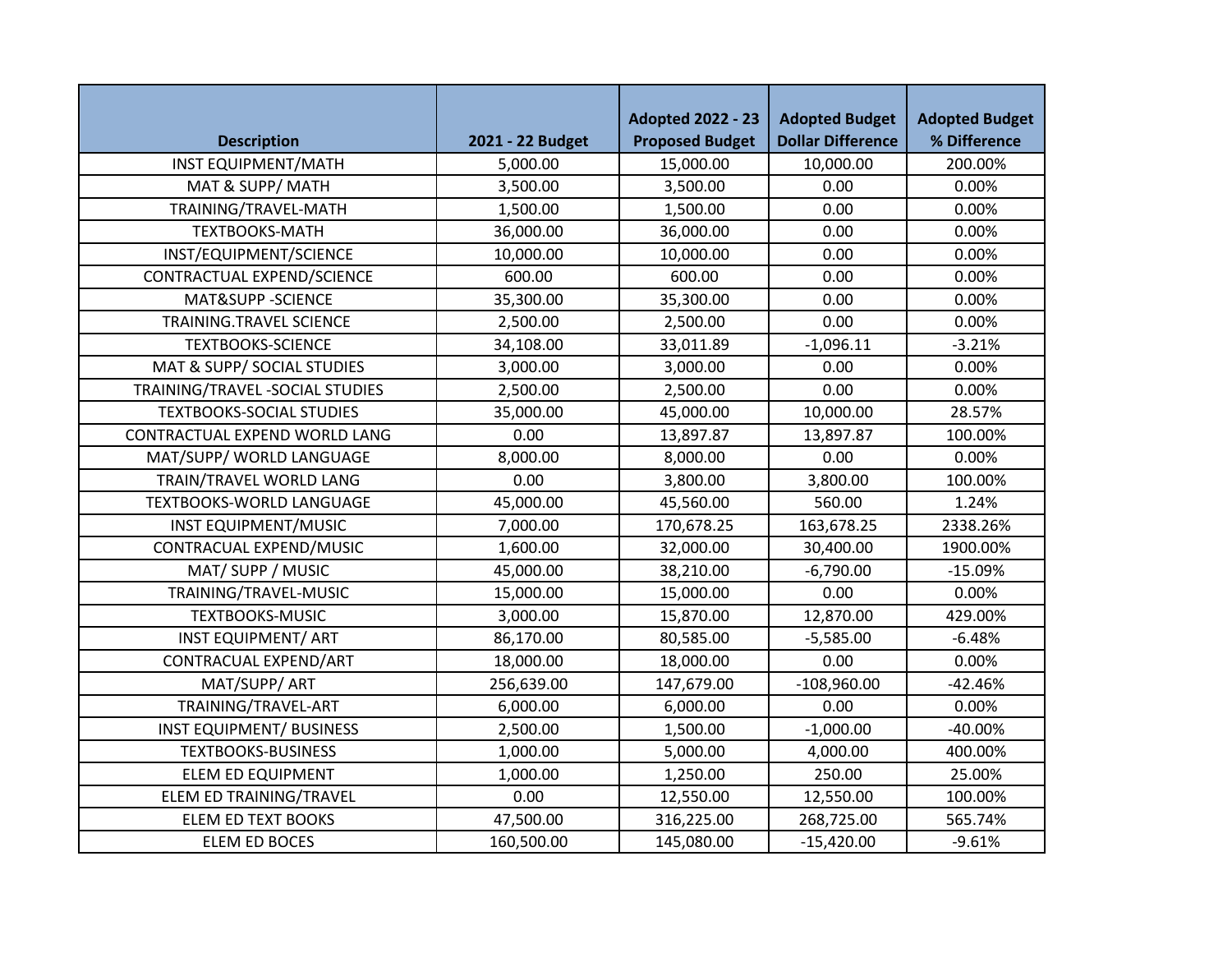| <b>Description</b>                    | 2021 - 22 Budget | <b>Adopted 2022 - 23</b><br><b>Proposed Budget</b> | <b>Adopted Budget</b><br><b>Dollar Difference</b> | <b>Adopted Budget</b><br>% Difference |
|---------------------------------------|------------------|----------------------------------------------------|---------------------------------------------------|---------------------------------------|
| <b>FACS-EQUIPMENT DISTRICT</b>        | 0.00             | 10,000.00                                          | 10,000.00                                         | 100.00%                               |
| <b>FACS-MAT&amp;SUPP DISTRICT</b>     | 0.00             | 47,000.00                                          | 47,000.00                                         | 100.00%                               |
| <b>TECH-EQUIPMENT DISTRICT</b>        | 0.00             | 27,600.00                                          | 27,600.00                                         | 100.00%                               |
| TECH-MAT&SUPP DISTRICT                | 0.00             | 53,000.00                                          | 53,000.00                                         | 100.00%                               |
| SPEC ED-TEACHERS K-5-ABBY             | 662,378.00       | 681,963.00                                         | 19,585.00                                         | 2.96%                                 |
| SPEC ED-TEACHERS K-5-GARDINERS        | 830,355.00       | 806,261.69                                         | $-24,093.31$                                      | $-2.90%$                              |
| SPEC ED-TEACHERS K-5-LEE RD           | 339,825.50       | 336,935.20                                         | $-2,890.30$                                       | $-0.85%$                              |
| SPEC ED-TEACHERS K-5-NORTHSIDE        | 570,154.00       | 709,949.00                                         | 139,795.00                                        | 24.52%                                |
| SPEC ED-TEACHERS K-5-EAST BROAD       | 1,267,736.00     | 1,136,874.80                                       | $-130,861.20$                                     | $-10.32%$                             |
| SPEC ED-TEACHERS K-5-SUMMIT           | 767,020.50       | 626,601.00                                         | $-140,419.50$                                     | $-18.31%$                             |
| SPEC ED TEACHERS' SAL 6 WISDOM        | 683,252.00       | 568,175.00                                         | $-115,077.00$                                     | $-16.84%$                             |
| SPEC ED TEACHERS SAL 6 SALK           | 783,169.00       | 662,323.00                                         | $-120,846.00$                                     | $-15.43%$                             |
| SPEC ED TEACHERS' SAL 7-8-WISDOM      | 1,372,421.50     | 1,366,206.00                                       | $-6,215.50$                                       | $-0.45%$                              |
| SPEC ED TEACHERS' SAL 7-8-SALK        | 1,213,418.00     | 1,116,181.00                                       | $-97,237.00$                                      | $-8.01%$                              |
| SPEC ED TEACHERS' SAL 9-12-DIVISION   | 2,229,305.00     | 2,228,353.00                                       | $-952.00$                                         | $-0.04%$                              |
| SPEC ED TEACHERS' SAL 9-12-MACARTHUR  | 2,023,057.00     | 2,207,988.00                                       | 184,931.00                                        | 9.14%                                 |
| SPEC ED-TEACHER ASSIST K-5-ABBY       | 296,438.00       | 331,682.00                                         | 35,244.00                                         | 11.89%                                |
| SPEC ED-TEACHER ASSIST K-5-GARDINERS  | 177,746.00       | 220,119.00                                         | 42,373.00                                         | 23.84%                                |
| SPEC ED-TEACHER ASSIST K-5-LEE RD     | 88,514.00        | 91,096.00                                          | 2,582.00                                          | 2.92%                                 |
| SPEC ED-TEACHER ASSIST K-5-NORTHSIDE  | 189,793.00       | 184,936.00                                         | $-4,857.00$                                       | $-2.56%$                              |
| SPEC ED-TEACHER ASSIST K-5-EAST BROAD | 376,014.00       | 395,137.00                                         | 19,123.00                                         | 5.09%                                 |
| SPEC ED-TEACHER ASSIST K-5-SUMMIT     | 174,456.00       | 148,743.00                                         | $-25,713.00$                                      | $-14.74%$                             |
| SPEC ED-TEACHER ASSIST 6-8-WISDOM     | 385,441.00       | 275,522.00                                         | $-109,919.00$                                     | $-28.52%$                             |
| SPEC ED-TEACHER ASSIST 6-8-SALK       | 387,789.00       | 375,658.00                                         | $-12,131.00$                                      | $-3.13%$                              |
| SPEC ED-TEACHER ASSIST 9-12-DIVISION  | 388,363.00       | 375,202.00                                         | $-13,161.00$                                      | $-3.39%$                              |
| SPEC ED-TEACHER ASSIST 9-12-MACARTHUR | 508,540.00       | 521,594.00                                         | 13,054.00                                         | 2.57%                                 |
| SPEC ED TEACHERS/SUM SCH              | 33,000.00        | 33,000.00                                          | 0.00                                              | 0.00%                                 |
| SPEC ED CHAIRPERSONS                  | 926,320.00       | 926,913.00                                         | 593.00                                            | 0.06%                                 |
| SPEC ED CSE MEETINGS                  | 72,000.00        | 72,000.00                                          | 0.00                                              | 0.00%                                 |
| SPEC ED DIR OF SPECIAL ED             | 182,806.00       | 186,591.00                                         | 3,785.00                                          | 2.07%                                 |
| SPEC ED-OCCUPATIONAL THERAPY-INST     | 78,783.00        | 0.00                                               | $-78,783.00$                                      | $-100.00\%$                           |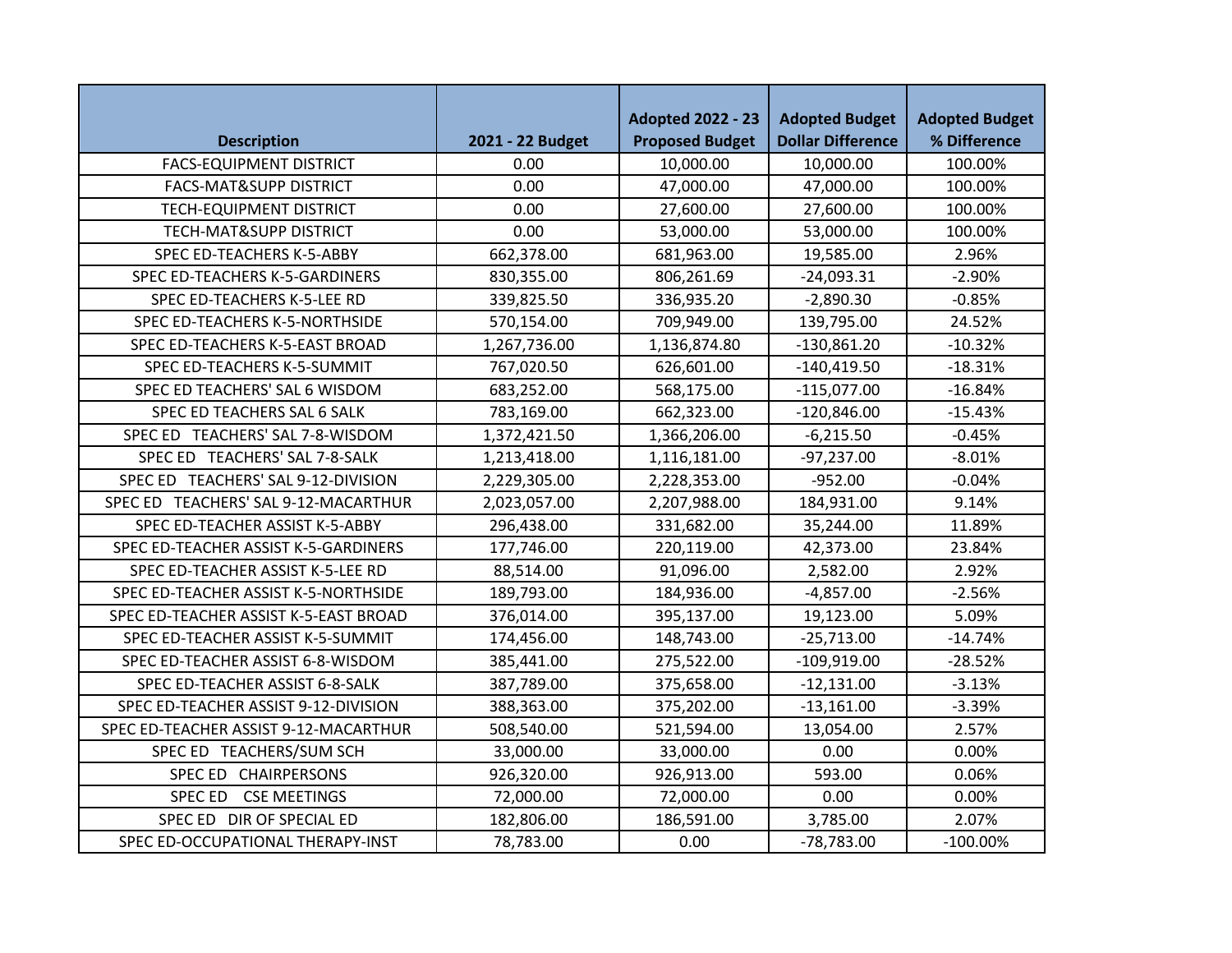|                                   |                  | <b>Adopted 2022 - 23</b> | <b>Adopted Budget</b>    | <b>Adopted Budget</b> |
|-----------------------------------|------------------|--------------------------|--------------------------|-----------------------|
| <b>Description</b>                | 2021 - 22 Budget | <b>Proposed Budget</b>   | <b>Dollar Difference</b> | % Difference          |
| SPEC ED ASST DIR-SPECIAL ED       | 302,208.00       | 313,334.00               | 11,126.00                | 3.68%                 |
| SPEECH/HEAR SRV SPEECH THERAPISTS | 2,182,371.20     | 2,105,924.60             | $-76,446.60$             | $-3.50%$              |
| SPEC ED CLERICAL SALARIES         | 323,949.18       | 243,539.20               | $-80,409.98$             | $-24.82%$             |
| SPEC ED TEACHER AIDES DIST        | 20,000.00        | 20,000.00                | 0.00                     | 0.00%                 |
| SPEC ED TEACHER AIDES-ABBEY       | 195,608.00       | 172,221.00               | $-23,387.00$             | $-11.96%$             |
| SPEC ED TEACHER AIDES-GARDINERS   | 209,463.00       | 263,131.00               | 53,668.00                | 25.62%                |
| SPEC ED TEACHER AIDES-LEE         | 145,899.00       | 142,319.00               | $-3,580.00$              | $-2.45%$              |
| SPEC ED TEACHER AIDES-NORTHSIDE   | 174,433.00       | 195,109.00               | 20,676.00                | 11.85%                |
| SPEC ED TEACHER AIDES-EAST BROAD  | 346,330.00       | 311,971.00               | $-34,359.00$             | $-9.92%$              |
| SPEC ED TEACHER AIDES-SUMMIT      | 127,060.00       | 86,345.00                | $-40,715.00$             | $-32.04%$             |
| SPEC ED TEACHER AIDES-WISDOM      | 214,269.00       | 125,625.00               | $-88,644.00$             | $-41.37%$             |
| SPEC ED TEACHER AIDES-SALK        | 248,844.00       | 221,974.00               | $-26,870.00$             | $-10.80%$             |
| SPEC ED TEACHER AIDES-DIVISION    | 208,652.00       | 189,429.00               | $-19,223.00$             | $-9.21%$              |
| SPEC ED TEACHER AIDE/ MAC         | 251,611.00       | 294,915.00               | 43,304.00                | 17.21%                |
| SPEC ED SUMMER SCH AIDES          | 45,000.00        | 45,000.00                | 0.00                     | 0.00%                 |
| SPEC ED OCCUPATIONL THERAP        | 103,300.00       | 103,300.00               | 0.00                     | 0.00%                 |
| SPEC ED TEACHER AIDE SUBS         | 70,000.00        | 75,000.00                | 5,000.00                 | 7.14%                 |
| SPEC ED EQUIPMENT                 | 10,000.00        | 10,000.00                | 0.00                     | 0.00%                 |
| SPEC ED RELATD SERV/IN-DIST       | 1,500,000.00     | 1,600,000.00             | 100,000.00               | 6.67%                 |
| SPEC ED RELATD SERV/OUT-DIST      | 120,000.00       | 120,000.00               | 0.00                     | 0.00%                 |
| SUMMER SCHOOL RELATED SERVICES    | 150,000.00       | 150,000.00               | 0.00                     | 0.00%                 |
| RESIDENTIAL MAINTENANCE           | 480,000.00       | 675,000.00               | 195,000.00               | 40.63%                |
| SPEC ED MAT/SUPP-DISTRICT         | 40,000.00        | 40,000.00                | 0.00                     | 0.00%                 |
| SPEC ED MAT/SUPP-ABBEY            | 1,500.00         | 1,500.00                 | 0.00                     | 0.00%                 |
| SPEC ED MAT/SUPP-GARDINERS        | 1,875.00         | 1,875.00                 | 0.00                     | 0.00%                 |
| SPEC ED MAT/SUPP-LEE RD           | 1,250.00         | 1,250.00                 | 0.00                     | 0.00%                 |
| SPEC ED MAT/SUPP-NORTHSIDE        | 1,125.00         | 1,125.00                 | 0.00                     | 0.00%                 |
| SPEC ED MAT/SUPP-EAST BROADWAY    | 2,000.00         | 2,000.00                 | 0.00                     | 0.00%                 |
| SPEC ED MAT/SUPP-SUMMIT           | 1,500.00         | 1,500.00                 | 0.00                     | 0.00%                 |
| SPEC ED MAT/SUPP-WISDOM           | 3,625.00         | 3,625.00                 | 0.00                     | 0.00%                 |
| SPEC ED MAT/SUPP-SALK             | 3,250.00         | 3,250.00                 | 0.00                     | 0.00%                 |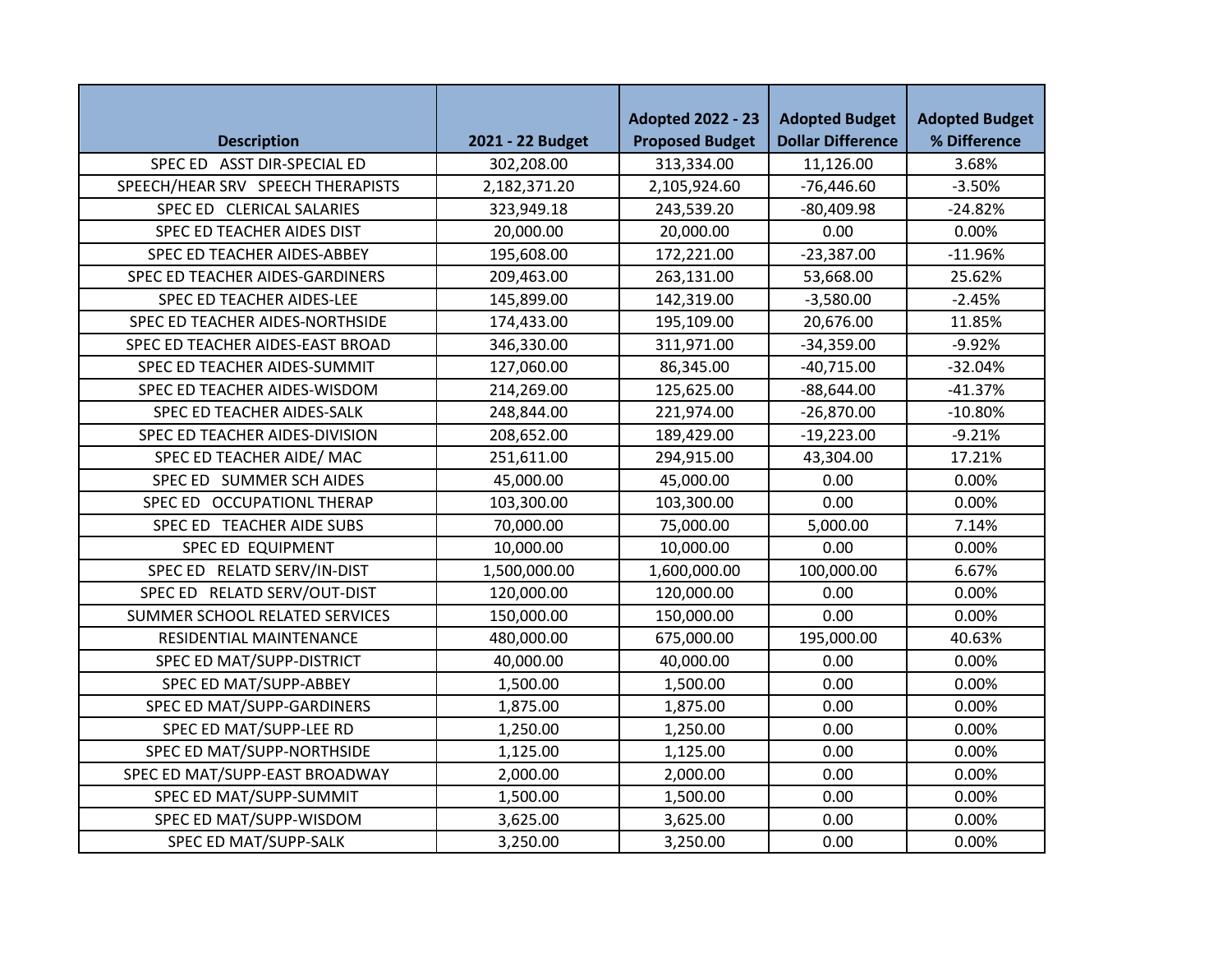|                                         |                  | <b>Adopted 2022 - 23</b> | <b>Adopted Budget</b>    | <b>Adopted Budget</b> |
|-----------------------------------------|------------------|--------------------------|--------------------------|-----------------------|
| <b>Description</b>                      | 2021 - 22 Budget | <b>Proposed Budget</b>   | <b>Dollar Difference</b> | % Difference          |
| SPEC ED MAT/SUPP-DIVISION               | 3,875.00         | 3,875.00                 | 0.00                     | 0.00%                 |
| SPEC ED MAT/SUPP-MACARTHUR              | 4,125.00         | 4,125.00                 | 0.00                     | 0.00%                 |
| SPEECH/HEAR SRV GEN INST SPPLIES        | 4,000.00         | 4,500.00                 | 500.00                   | 12.50%                |
| SPEC ED PVT SCH TUITION                 | 2,250,000.00     | 2,125,000.00             | $-125,000.00$            | $-5.56%$              |
| SPEC ED PVT SCH-RATE ADJUST             | 50,000.00        | 60,000.00                | 10,000.00                | 20.00%                |
| SPEC ED PUBLIC SCH TUITION              | 350,000.00       | 380,000.00               | 30,000.00                | 8.57%                 |
| SPEC ED PUBLIC SCH-RATE ADJUST          | 25,000.00        | 25,000.00                | 0.00                     | 0.00%                 |
| SPEC ED TRAINING/TRAVEL                 | 14,000.00        | 14,000.00                | 0.00                     | 0.00%                 |
| SPEC ED TEXTBOOKS                       | 5,000.00         | 5,000.00                 | 0.00                     | 0.00%                 |
| SPEC ED BOCES SERVICES                  | 7,150,000.00     | 7,507,500.00             | 357,500.00               | 5.00%                 |
| AIS READG K-5-ABBEY LANE                | 585,852.27       | 502,563.00               | $-83,289.27$             | $-14.22%$             |
| AIS READG K-5-GARDINERS                 | 510,020.00       | 507,561.00               | $-2,459.00$              | $-0.48%$              |
| AIS READG K-5-LEE RD                    | 318,987.00       | 376,909.00               | 57,922.00                | 18.16%                |
| AIS READG K-5-NORTHSIDE                 | 374,204.00       | 373,313.20               | $-890.80$                | $-0.24%$              |
| AIS READG K-5-EAST BROADWAY             | 620,230.00       | 608,546.80               | $-11,683.20$             | $-1.88%$              |
| AIS READG K-5-SUMMIT LN                 | 421,383.00       | 367,841.00               | $-53,542.00$             | $-12.71%$             |
| AIS READG 6-8-WISDOM                    | 123,724.00       | 166,393.60               | 42,669.60                | 34.49%                |
| AIS READG 6-8-SALK                      | 220,602.00       | 188,034.40               | $-32,567.60$             | $-14.76%$             |
| AIS READG 9-12-DIVISION                 | 134,458.00       | 50,271.19                | $-84,186.81$             | $-62.61%$             |
| AIS READG 9-12 MACARTHUR                | 138,798.00       | 140,181.00               | 1,383.00                 | 1.00%                 |
| <b>ESL MATERIALS SUPPLIES</b>           | 6,100.00         | 6,050.00                 | $-50.00$                 | $-0.82%$              |
| AIS MATERIALS SUPPLIES                  | 35,000.00        | 31,209.00                | $-3,791.00$              | $-10.83%$             |
| <b>LIBRARY CLERICAL</b>                 | 244,594.82       | 251,788.32               | 7,193.50                 | 2.94%                 |
| LIBRARY MAT & SUPP ABBEY LN             | 360.00           | 365.00                   | 5.00                     | 1.39%                 |
| <b>LIBRARY MAT &amp; SUPP GARDINERS</b> | 307.00           | 284.00                   | $-23.00$                 | $-7.49%$              |
| LIBRARY MAT & SUPP LEE ROAD             | 164.00           | 157.00                   | $-7.00$                  | $-4.27%$              |
| LIBRARY MAT & SUPP NORTHSIDE            | 287.00           | 311.00                   | 24.00                    | 8.36%                 |
| LIBRARY MAT & SUPP EAST B'WAY           | 394.00           | 389.00                   | $-5.00$                  | $-1.27%$              |
| LIBRARY MAT & SUPP SUMMIT LN            | 225.00           | 223.00                   | $-2.00$                  | $-0.89%$              |
| LIBRARY MAT & SUPP WISDOM               | 446.00           | 436.00                   | $-10.00$                 | $-2.24%$              |
| <b>LIBRARY MAT &amp; SUPP SALK</b>      | 503.00           | 511.00                   | 8.00                     | 1.59%                 |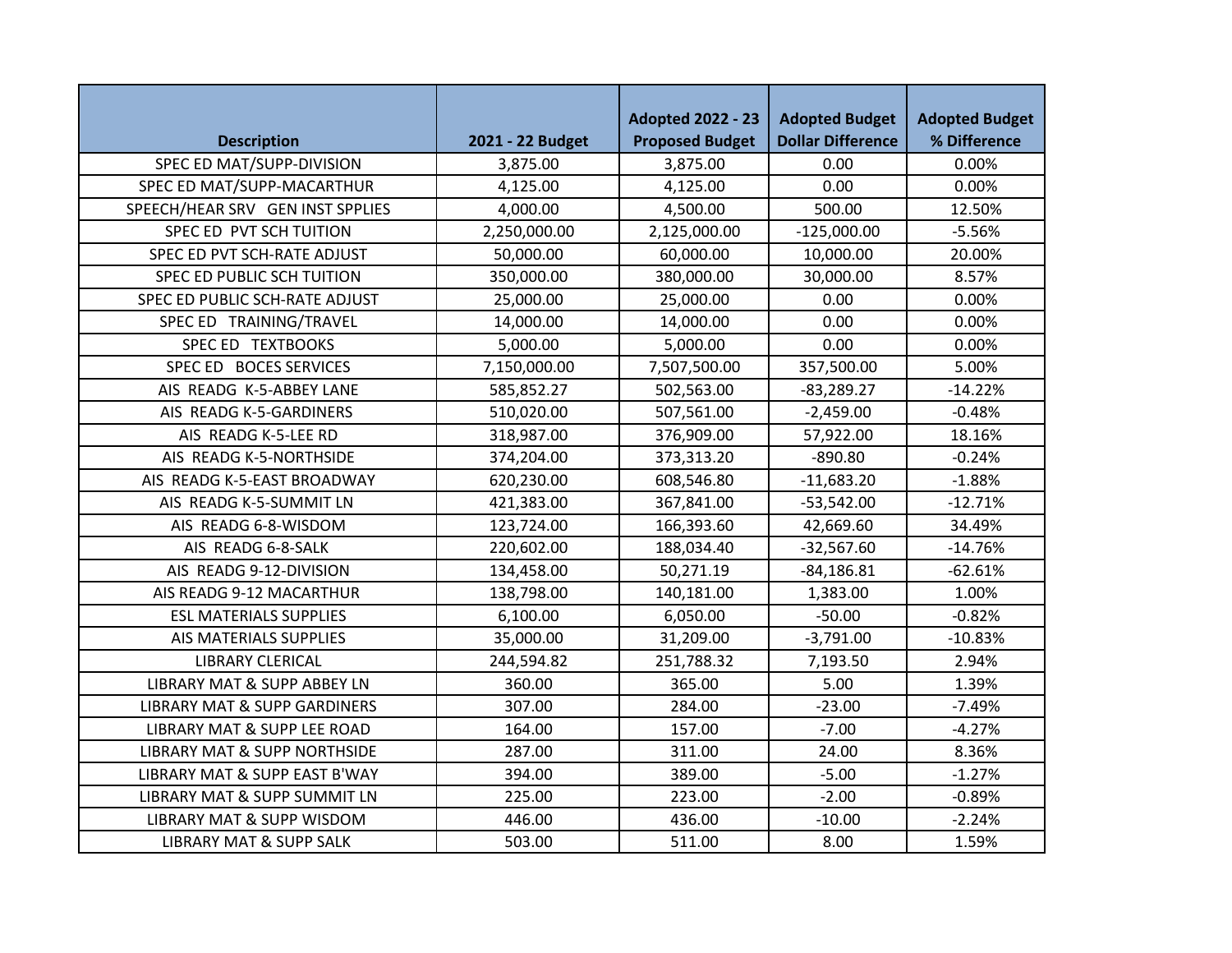|                                         |                  | <b>Adopted 2022 - 23</b> | <b>Adopted Budget</b>    | <b>Adopted Budget</b> |
|-----------------------------------------|------------------|--------------------------|--------------------------|-----------------------|
| <b>Description</b>                      | 2021 - 22 Budget | <b>Proposed Budget</b>   | <b>Dollar Difference</b> | % Difference          |
| LIBRARY MAT & SUPP DIVISION AVE         | 563.00           | 592.00                   | 29.00                    | 5.15%                 |
| <b>LIBRARY MAT &amp; SUPP MACARTHUR</b> | 726.00           | 724.00                   | $-2.00$                  | $-0.28%$              |
| <b>LIBRARY BOOKS ABBEY</b>              | 4,241.00         | 4,301.00                 | 60.00                    | 1.41%                 |
| <b>LIBRARY BOOKS GARDINERS</b>          | 3,616.00         | 3,347.00                 | $-269.00$                | $-7.44%$              |
| <b>LIBRARY BOOKS LEE RD</b>             | 1,922.00         | 1,842.00                 | $-80.00$                 | $-4.16%$              |
| <b>LIBRARY BOOKS NORTHSIDE</b>          | 3,381.00         | 3,656.00                 | 275.00                   | 8.13%                 |
| <b>LIBARY BOOKS EB</b>                  | 4,644.00         | 4,584.00                 | $-60.00$                 | $-1.29%$              |
| <b>LIBRARY BOOKS SUMMIT</b>             | 2,648.00         | 2,628.00                 | $-20.00$                 | $-0.76%$              |
| <b>LIBRARY BOOKS WISDOM</b>             | 5,249.00         | 5,135.00                 | $-114.00$                | $-2.17%$              |
| <b>LIBRARY BOOKS SALK</b>               | 5,928.00         | 6,022.00                 | 94.00                    | 1.59%                 |
| <b>LIBRARY BOOKS DIVISION</b>           | 6,626.00         | 6,969.00                 | 343.00                   | 5.18%                 |
| <b>LIBRARY BOOKS MACARTHUR</b>          | 8,555.00         | 8,528.00                 | $-27.00$                 | $-0.32%$              |
| <b>COMPUTER INST TA-DISTRICT</b>        | 51,892.00        | 52,840.00                | 948.00                   | 1.83%                 |
| <b>COMPUTER INST TA-ABBY</b>            | 32,247.00        | 33,010.00                | 763.00                   | 2.37%                 |
| <b>COMPUTER INST TA-GARDINERS</b>       | 39,892.00        | 40,840.00                | 948.00                   | 2.38%                 |
| <b>COMPUTER INST TA-LEE RD</b>          | 33,793.00        | 34,602.00                | 809.00                   | 2.39%                 |
| <b>COMPUTER INST TA-NORTHSIDE</b>       | 39,892.00        | 40,840.00                | 948.00                   | 2.38%                 |
| COMPUTER INST TA-EAST BROADWAY          | 39,392.00        | 40,340.00                | 948.00                   | 2.41%                 |
| <b>COMPUTER INST TA-SUMMIT</b>          | 34,329.00        | 35,154.00                | 825.00                   | 2.40%                 |
| <b>COMPUTER INST TA-WISDOM</b>          | 33,793.00        | 34,602.00                | 809.00                   | 2.39%                 |
| <b>COMPUTER INST TA-SALK</b>            | 32,753.00        | 33,530.00                | 777.00                   | 2.37%                 |
| <b>COMPUTER INST TA-DIVISION</b>        | 39,892.00        | 33,010.00                | $-6,882.00$              | $-17.25%$             |
| <b>COMPUTER INST TA-MACARTHUR</b>       | 33,793.00        | 34,602.00                | 809.00                   | 2.39%                 |
| <b>COMPUTER INST IT STAFF</b>           | 1,086,341.00     | 1,094,581.00             | 8,240.00                 | 0.76%                 |
| COMPUTER INST CLERICAL SALARIES         | 99,478.00        | 104,618.00               | 5,140.00                 | 5.17%                 |
| <b>COMPUTER INST EQUIP</b>              | 45,000.00        | 80,000.00                | 35,000.00                | 77.78%                |
| COMPUTER INST STATE AIDED HARDWR        | 97,500.00        | 137,500.00               | 40,000.00                | 41.03%                |
| COMPUTER INST CONTRACTUAL EXP           | 214,900.00       | 230,250.00               | 15,350.00                | 7.14%                 |
| <b>COMPUTER INST MAT &amp; SUPP</b>     | 297,500.00       | 297,500.00               | 0.00                     | 0.00%                 |
| COMPUTER INST STATE AIDED SOFTWR        | 317,400.00       | 334,000.00               | 16,600.00                | 5.23%                 |
| <b>COMPUTER INST HS SOFTWARE</b>        | 24,300.00        | 25,750.00                | 1,450.00                 | 5.97%                 |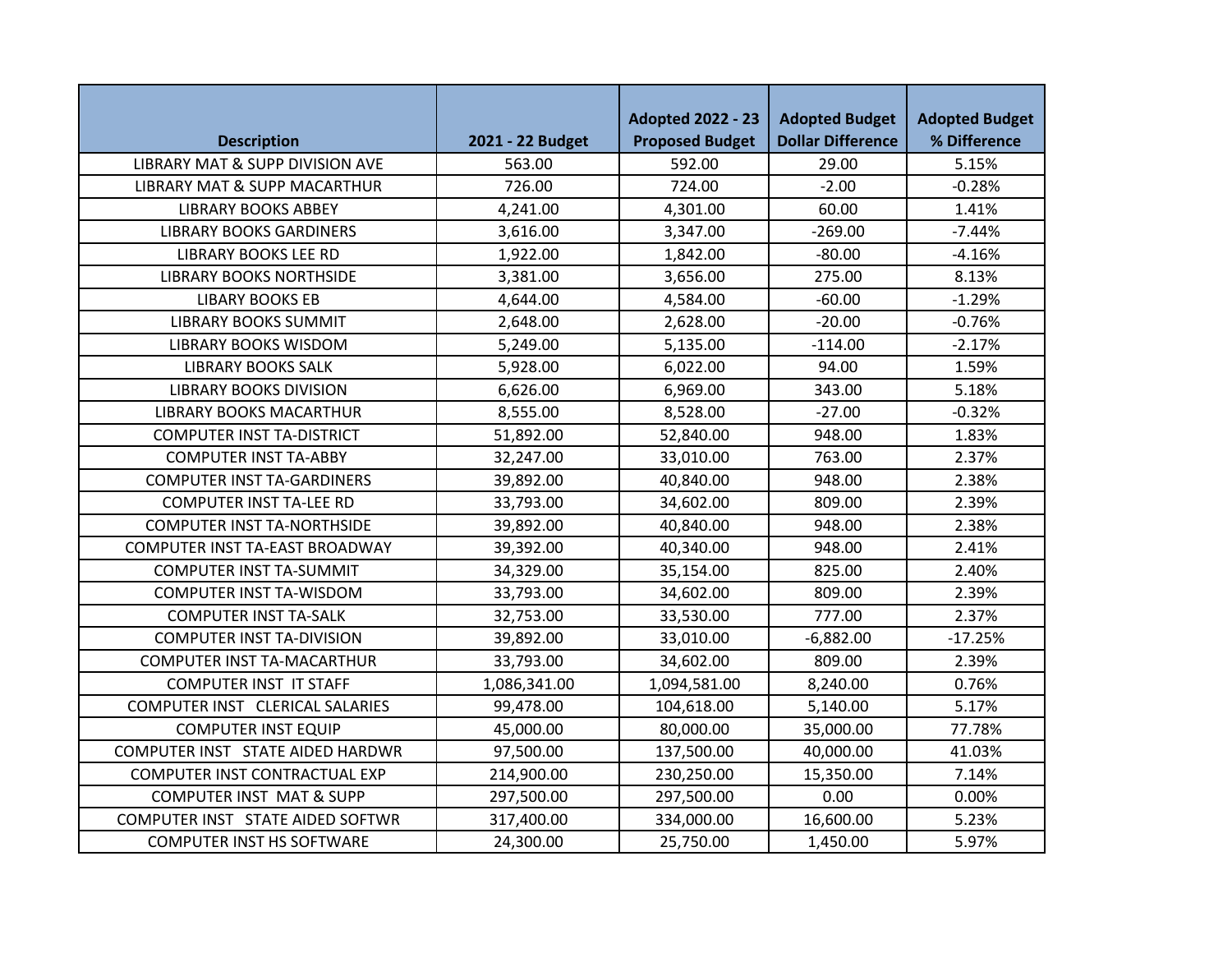|                                     |                  | <b>Adopted 2022 - 23</b> | <b>Adopted Budget</b>    | <b>Adopted Budget</b> |
|-------------------------------------|------------------|--------------------------|--------------------------|-----------------------|
| <b>Description</b>                  | 2021 - 22 Budget | <b>Proposed Budget</b>   | <b>Dollar Difference</b> | % Difference          |
| <b>COMPUTER INST MS SOFTWARE</b>    | 19,750.00        | 25,000.00                | 5,250.00                 | 26.58%                |
| <b>COMPUTER INST ES SOFTWARE</b>    | 47,395.00        | 70,895.00                | 23,500.00                | 49.58%                |
| <b>COMPUTER INST REPAIR CODE</b>    | 328,000.00       | 353,000.00               | 25,000.00                | 7.62%                 |
| COMPUTER INST TRAINING/TRAVEL       | 4,000.00         | 2,000.00                 | $-2,000.00$              | $-50.00%$             |
| <b>COMPUTER INST BOCES SERVICES</b> | 2,997,855.00     | 3,013,440.00             | 15,585.00                | 0.52%                 |
| <b>GUIDANCE SALARIES-WISDOM</b>     | 356,776.50       | 348,762.50               | $-8,014.00$              | $-2.25%$              |
| <b>GUIDANCE SALARIES-SALK</b>       | 536,414.50       | 531,373.50               | $-5,041.00$              | $-0.94%$              |
| <b>GUIDANCE SALARIES-DIVISION</b>   | 786,311.20       | 758,275.40               | $-28,035.80$             | $-3.57%$              |
| <b>GUIDANCE SALARIES-MACARTHUR</b>  | 881,174.80       | 855,200.60               | $-25,974.20$             | $-2.95%$              |
| <b>GUIDANCE NON-INSTR SALARIES</b>  | 430,104.00       | 449,150.00               | 19,046.00                | 4.43%                 |
| <b>GUIDANCE EQUIPMENT</b>           | 1,000.00         | 1,000.00                 | 0.00                     | 0.00%                 |
| <b>GUIDANCE CONTRACTUAL EXP</b>     | 1,400.00         | 1,400.00                 | 0.00                     | 0.00%                 |
| <b>GUIDANCE MAT &amp; SUPP</b>      | 5,300.00         | 5,300.00                 | 0.00                     | 0.00%                 |
| HEALTH SERVICES HOME TEACHING       | 120,000.00       | 125,000.00               | 5,000.00                 | 4.17%                 |
| <b>HEALTH SERVICES NURSES</b>       | 997,712.14       | 997,712.14               | 0.00                     | 0.00%                 |
| HEALTH SERVICES NON-INST SALARY     | 76,404.98        | 74,494.26                | $-1,910.72$              | $-2.50%$              |
| HEALTH SERVICES NURSES P/T & O/T    | 30,000.00        | 30,000.00                | 0.00                     | 0.00%                 |
| HEALTH SERVICES EQUIP               | 22,000.00        | 25,000.00                | 3,000.00                 | 13.64%                |
| HEALTH SERVICES CONTRACTUAL EXP     | 41,000.00        | 54,000.00                | 13,000.00                | 31.71%                |
| HEALTH SERVICES SERVCS/OTHR DIST    | 365,000.00       | 385,000.00               | 20,000.00                | 5.48%                 |
| HEALTH SERVICES OUTSIDE TEACHERS    | 60,000.00        | 60,000.00                | 0.00                     | 0.00%                 |
| HEALTH SERVICES MAT & SUPP          | 22,850.00        | 23,000.00                | 150.00                   | 0.66%                 |
| HEALTH SERVICES TRAINING/TRAVEL     | 1,500.00         | 2,200.00                 | 700.00                   | 46.67%                |
| HEALTH SERVICES BOCES HEALTH SERV   | 89,585.00        | 93,000.00                | 3,415.00                 | 3.81%                 |
| PSYCHOLOGISTS' DISTRICT WIDE        | 67,000.00        | 67,000.00                | 0.00                     | 0.00%                 |
| PSYCHOLOGISTS' SAL-ABBEY            | 181,597.20       | 147,771.60               | $-33,825.60$             | $-18.63%$             |
| PSYCHOLOGISTS' SAL-GARDINERS        | 155,846.80       | 142,382.00               | $-13,464.80$             | $-8.64%$              |
| PSYCHOLOGISTS' SAL-LEE RD           | 54,606.60        | 60,270.60                | 5,664.00                 | 10.37%                |
| PSYCHOLOGISTS' SAL-NORTHSIDE        | 140,787.40       | 249,377.40               | 108,590.00               | 77.13%                |
| PSYCHOLOGISTS' SAL-EAST BROADWAY    | 223,246.00       | 224,799.00               | 1,553.00                 | 0.70%                 |
| PSYCHOLOGISTS' SAL-SUMMIT LANE      | 142,477.00       | 143,882.00               | 1,405.00                 | 0.99%                 |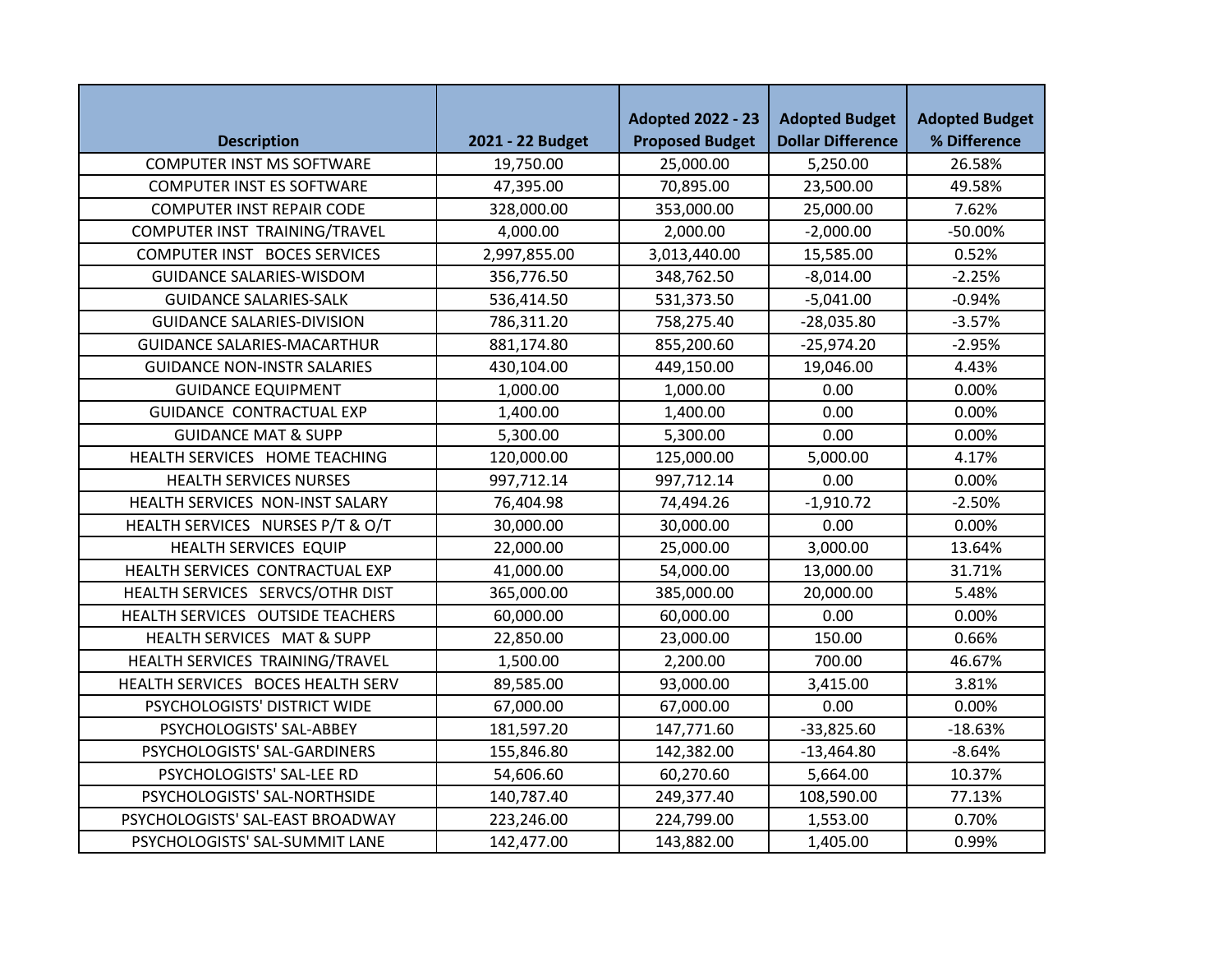|                                       |                  | <b>Adopted 2022 - 23</b> | <b>Adopted Budget</b><br><b>Adopted Budget</b> |              |
|---------------------------------------|------------------|--------------------------|------------------------------------------------|--------------|
| <b>Description</b>                    | 2021 - 22 Budget | <b>Proposed Budget</b>   | <b>Dollar Difference</b>                       | % Difference |
| PSYCHOLOGISTS' SAL-WISDOM             | 221,849.80       | 225,296.60               | 3,446.80                                       | 1.55%        |
| PSYCHOLOGISTS' SAL-SALK               | 170,947.20       | 177,317.40               | 6,370.20                                       | 3.73%        |
| PSYCHOLOGISTS' SAL-DIVISION           | 231,002.00       | 238,020.00               | 7,018.00                                       | 3.04%        |
| PSYCHOLOGISTS' SAL-MACARTHUR          | 370,719.00       | 374,781.00               | 4,062.00                                       | 1.10%        |
| PSYCHOLOG SRV CONTRACTUAL EXP         | 30,000.00        | 35,000.00                | 5,000.00                                       | 16.67%       |
| PSYCHOLOG SRV MAT & SUPP              | 10,000.00        | 10,000.00                | 0.00                                           | 0.00%        |
| SOCIAL WORKERS                        | 1,356,071.00     | 1,405,615.00             | 49,544.00                                      | 3.65%        |
| <b>OADE NON-INST SALARY</b>           | 58,523.00        | 64,179.00                | 5,656.00                                       | 9.66%        |
| <b>OADE TESTING</b>                   | 500.00           | 500.00                   | 0.00                                           | 0.00%        |
| <b>OADE MAT &amp; SUPP</b>            | 6,800.00         | 6,000.00                 | $-800.00$                                      | $-11.76%$    |
| <b>OADE TRAINING/TRAVEL</b>           | 1,500.00         | 2,000.00                 | 500.00                                         | 33.33%       |
| <b>OADE BOCES SERVICES</b>            | 350,140.00       | 327,390.00               | $-22,750.00$                                   | $-6.50%$     |
| ADVISORS OUTDOOR ED                   | 25,000.00        | 25,000.00                | 0.00                                           | 0.00%        |
| COMP MARCHING BAND STIPENDS           | 19,000.00        | 19,000.00                | 0.00                                           | 0.00%        |
| <b>INTRAMURALS</b>                    | 3,000.00         | 3,000.00                 | 0.00                                           | 0.00%        |
| DISTRICT MUSIC CHAPERONES/SPEC EVENTS | 5,000.00         | 5,000.00                 | 0.00                                           | 0.00%        |
| <b>CHAPERONES- ABBEY</b>              | 2,849.00         | 2,920.00                 | 71.00                                          | 2.49%        |
| <b>CHAPERONES- GARDINERS</b>          | 2,480.00         | 2,390.00                 | $-90.00$                                       | $-3.63%$     |
| <b>CHAPERONES-LEE ROAD</b>            | 1,300.00         | 1,246.00                 | $-54.00$                                       | $-4.15%$     |
| <b>CHAPERONES- NORTHSIDE</b>          | 2,000.00         | 2,465.00                 | 465.00                                         | 23.25%       |
| <b>CHAPERONES- EAST BROADWAY</b>      | 3,065.00         | 3,157.00                 | 92.00                                          | 3.00%        |
| <b>CHAPERONES- SUMMIT LANE</b>        | 2,000.00         | 1,967.00                 | $-33.00$                                       | $-1.65%$     |
| <b>CHAPERONES-WISDOM</b>              | 20,000.00        | 18,887.00                | $-1,113.00$                                    | $-5.57%$     |
| <b>CHAPERONES- SALK</b>               | 22,400.00        | 23,028.00                | 628.00                                         | 2.80%        |
| <b>CHAPERONES- DIVISION</b>           | 22,821.00        | 22,828.00                | 7.00                                           | 0.03%        |
| <b>CHAPERONES- MAC ARTHUR</b>         | 18,500.00        | 17,980.00                | $-520.00$                                      | $-2.81%$     |
| <b>CLUBS - ABBEY</b>                  | 15,150.00        | 15,455.00                | 305.00                                         | 2.01%        |
| <b>CLUBS - GARDINERS</b>              | 15,150.00        | 15,455.00                | 305.00                                         | 2.01%        |
| <b>CLUBS - LEE ROAD</b>               | 15,150.00        | 15,455.00                | 305.00                                         | 2.01%        |
| <b>CLUBS - NORTHSIDE</b>              | 15,150.00        | 15,455.00                | 305.00                                         | 2.01%        |
| <b>CLUBS - EAST BROADWAY</b>          | 15,150.00        | 15,455.00                | 305.00                                         | 2.01%        |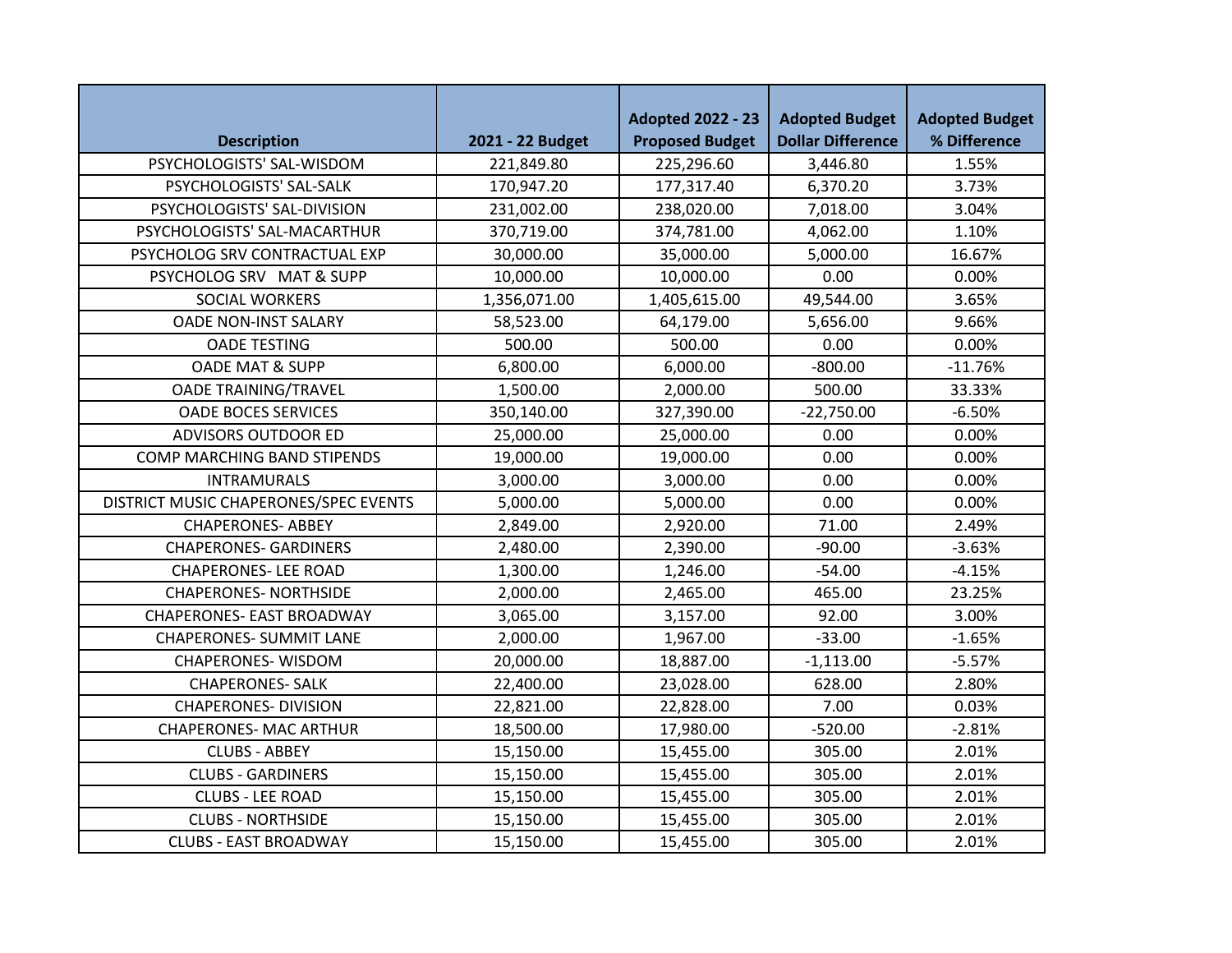|                                       |                  | <b>Adopted 2022 - 23</b> | <b>Adopted Budget</b>    | <b>Adopted Budget</b> |
|---------------------------------------|------------------|--------------------------|--------------------------|-----------------------|
| <b>Description</b>                    | 2021 - 22 Budget | <b>Proposed Budget</b>   | <b>Dollar Difference</b> | % Difference          |
| <b>CLUBS - SUMMIT LANE</b>            | 15,150.00        | 15,455.00                | 305.00                   | 2.01%                 |
| CLUBS/WISDOM                          | 66,660.00        | 68,000.00                | 1,340.00                 | 2.01%                 |
| CLUBS/SALK                            | 76,760.00        | 78,303.00                | 1,543.00                 | 2.01%                 |
| CLUBS/DIVISION                        | 96,960.00        | 106,532.00               | 9,572.00                 | 9.87%                 |
| <b>CLUBS/MAC ARTHUR</b>               | 107,060.00       | 116,835.00               | 9,775.00                 | 9.13%                 |
| COMP MARCHING BAND EQUIPMENT          | 10,000.00        | 13,100.00                | 3,100.00                 | 31.00%                |
| COMP MARCHING BAND CONTRACTUAL        | 18,370.00        | 26,000.00                | 7,630.00                 | 41.54%                |
| <b>STDNT PARTP FEES</b>               | 93,300.00        | 93,300.00                | 0.00                     | 0.00%                 |
| STDNT PARTP FEES-MUSIC                | 20,000.00        | 20,000.00                | 0.00                     | 0.00%                 |
| STDNT PARTP FEES/WISDOM               | 3,175.00         | 3,225.00                 | 50.00                    | 1.57%                 |
| STDNT PARTP FEES/SALK                 | 3,000.00         | 3,000.00                 | 0.00                     | 0.00%                 |
| STDNT PARTP FEES/DIVISION             | 5,000.00         | 5,000.00                 | 0.00                     | 0.00%                 |
| STDNT PARTP FEES/MAC ARTHUR           | 8,150.00         | 7,990.00                 | $-160.00$                | $-1.96%$              |
| <b>CLUB MAT &amp; SUPP ABBEY LANE</b> | 1,500.00         | 1,500.00                 | 0.00                     | 0.00%                 |
| <b>CLUB MAT &amp; SUPP GARDINERS</b>  | 840.00           | 840.00                   | 0.00                     | 0.00%                 |
| <b>CLUB MAT &amp; SUPP LEE ROAD</b>   | 500.00           | 500.00                   | 0.00                     | 0.00%                 |
| <b>CLUB MAT &amp; SUPP NORTHSIDE</b>  | 4,000.00         | 4,000.00                 | 0.00                     | 0.00%                 |
| <b>CLUB MAT &amp; SUPP EAST BDWAY</b> | 1,000.00         | 1,000.00                 | 0.00                     | 0.00%                 |
| <b>CLUB MAT &amp; SUPP SUMMIT LN</b>  | 1,000.00         | 1,000.00                 | 0.00                     | 0.00%                 |
| CLUB MAT & SUPP WISDOM LN             | 3,000.00         | 3,000.00                 | 0.00                     | 0.00%                 |
| <b>CLUB MAT &amp; SUPP SALK MS</b>    | 2,000.00         | 2,000.00                 | 0.00                     | 0.00%                 |
| <b>CLUB MAT &amp; SUPP DIVISION</b>   | 3,000.00         | 4,000.00                 | 1,000.00                 | 33.33%                |
| <b>CLUB MAT &amp; SUPP MACARTHR</b>   | 3,565.00         | 2,765.00                 | $-800.00$                | $-22.44%$             |
| DIRECTOR-ATHLETICS SALARY             | 196,823.00       | 199,227.00               | 2,404.00                 | 1.22%                 |
| INTERSCHOL ATHLT COACHNG SALRIES      | 1,130,921.24     | 1,130,922.00             | 0.76                     | 0.00%                 |
| INTERSCHOL ATHLT GAME SUPERVISN       | 192,659.00       | 217,666.00               | 25,007.00                | 12.98%                |
| INTERSCHOL ATHLT CLERICAL SAL         | 67,546.00        | 67,546.00                | 0.00                     | 0.00%                 |
| INTERSCHOL ATHLT EQUIPMENT            | 118,000.00       | 118,000.00               | 0.00                     | 0.00%                 |
| INTERSCHOL ATHLT CONTRACTUAL EXP      | 210,000.00       | 300,000.00               | 90,000.00                | 42.86%                |
| INTERSCHOL ATHLT PARTICPATN FEES      | 95,000.00        | 100,000.00               | 5,000.00                 | 5.26%                 |
| INTERSCHOL ATHLT MAT & SUPP           | 130,000.00       | 150,000.00               | 20,000.00                | 15.38%                |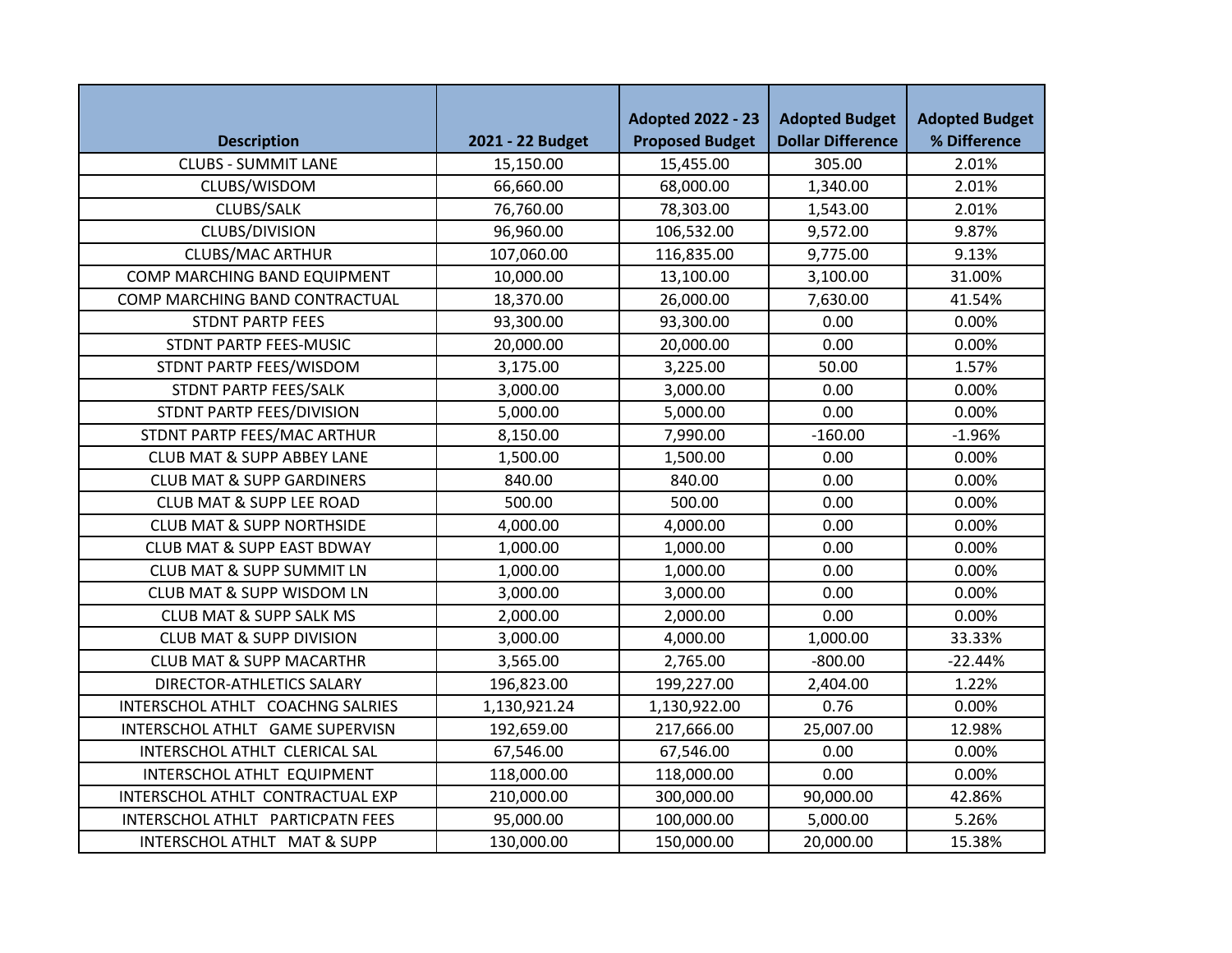| <b>Description</b>                     | 2021 - 22 Budget | <b>Adopted 2022 - 23</b><br><b>Proposed Budget</b> | <b>Adopted Budget</b><br><b>Dollar Difference</b> | <b>Adopted Budget</b><br>% Difference |
|----------------------------------------|------------------|----------------------------------------------------|---------------------------------------------------|---------------------------------------|
| INTERSCHOL ATHLT TRAINING/TRAVEL       | 3,000.00         | 5,000.00                                           | 2,000.00                                          | 66.67%                                |
| INTERSCHOL ATHLT BOC-GAME OFFICLS      | 247,000.00       | 250,000.00                                         | 3,000.00                                          | 1.21%                                 |
| TRANSPORTATION TRANSPRT SUPERVR        | 323,054.00       | 326,138.00                                         | 3,084.00                                          | 0.95%                                 |
| <b>TRANSPORTATION BUS DRIVERS</b>      | 1,705,818.00     | 1,755,080.79                                       | 49,262.79                                         | 2.89%                                 |
| <b>TRANSPORTATION BUS ATTENDNTS</b>    | 600,058.10       | 586,206.42                                         | $-13,851.68$                                      | $-2.31%$                              |
| TRANSPORTATION CLERICAL SALARIES       | 179,982.00       | 157,041.00                                         | $-22,941.00$                                      | $-12.75%$                             |
| TRANSPORTATION BUS DRIVERS' O/T        | 198,000.00       | 198,000.00                                         | 0.00                                              | 0.00%                                 |
| TRANSPORTATIONBUS DRIVER O/T ATHLETICS | 50,000.00        | 50,000.00                                          | 0.00                                              | 0.00%                                 |
| TRANSPORTATION/FIELD TRIPS             | 3,000.00         | 3,000.00                                           | 0.00                                              | 0.00%                                 |
| TRANSPORTATION EQUIPMENT               | 30,000.00        | 30,000.00                                          | 0.00                                              | 0.00%                                 |
| TRANSPORTATION SCHOOL BUSES            | 814,535.00       | 808,691.00                                         | $-5,844.00$                                       | $-0.72%$                              |
| TRANSPORTATION CONTRACTUAL EXP         | 85,700.00        | 85,700.00                                          | 0.00                                              | 0.00%                                 |
| TRANSPORTATION BUS INSURANCE           | 150,000.00       | 160,000.00                                         | 10,000.00                                         | 6.67%                                 |
| <b>TRANSPORTATION MAT &amp; SUPP</b>   | 8,000.00         | 8,000.00                                           | 0.00                                              | 0.00%                                 |
| TRANSPORTATION BUS REPAIR/OUTSIDE      | 126,500.00       | 140,000.00                                         | 13,500.00                                         | 10.67%                                |
| TRANSPORTATION TRAINING & TRAVEL       | 8,000.00         | 8,000.00                                           | 0.00                                              | 0.00%                                 |
| TRANSPORTATION BOCES BIDDING SERV      | 11,000.00        | 12,000.00                                          | 1,000.00                                          | 9.09%                                 |
| <b>TRANSPORTATION BUS PARTS</b>        | 255,000.00       | 255,000.00                                         | 0.00                                              | 0.00%                                 |
| TRANSPORTATION FUEL FOR BUSES          | 600,000.00       | 600,000.00                                         | 0.00                                              | 0.00%                                 |
| <b>ISLAND TREES SCHOOL FUEL</b>        | 20,000.00        | 20,000.00                                          | 0.00                                              | 0.00%                                 |
| WANTAGH SCHOOL DISTRICT FUEL           | 20,000.00        | 20,000.00                                          | 0.00                                              | 0.00%                                 |
| PLAINEDGE SCHOOL DISTRICT FUEL         | 60,000.00        | 60,000.00                                          | 0.00                                              | 0.00%                                 |
| TRANSPORTATION OIL, LUBR, ANTI-FREEZ   | 15,000.00        | 15,000.00                                          | 0.00                                              | 0.00%                                 |
| <b>TRANSPORTATION TIRES</b>            | 58,000.00        | 58,000.00                                          | 0.00                                              | 0.00%                                 |
| <b>GARAGE MAINTENANCE SALARIES</b>     | 428,255.00       | 404,480.04                                         | $-23,774.96$                                      | $-5.55%$                              |
| <b>GARAGE OT</b>                       | 45,000.00        | 45,000.00                                          | 0.00                                              | 0.00%                                 |
| <b>GARAGE EQUIPMENT</b>                | 30,000.00        | 30,000.00                                          | 0.00                                              | 0.00%                                 |
| <b>GARAGE CONTRACTUAL EXP</b>          | 35,000.00        | 45,000.00                                          | 10,000.00                                         | 28.57%                                |
| GARAGE GAS                             | 16,500.00        | 16,500.00                                          | 0.00                                              | 0.00%                                 |
| GARAGE WATER                           | 5,000.00         | 5,000.00                                           | 0.00                                              | 0.00%                                 |
| GARAGE TELEPHONE                       | 1,000.00         | 1,000.00                                           | 0.00                                              | 0.00%                                 |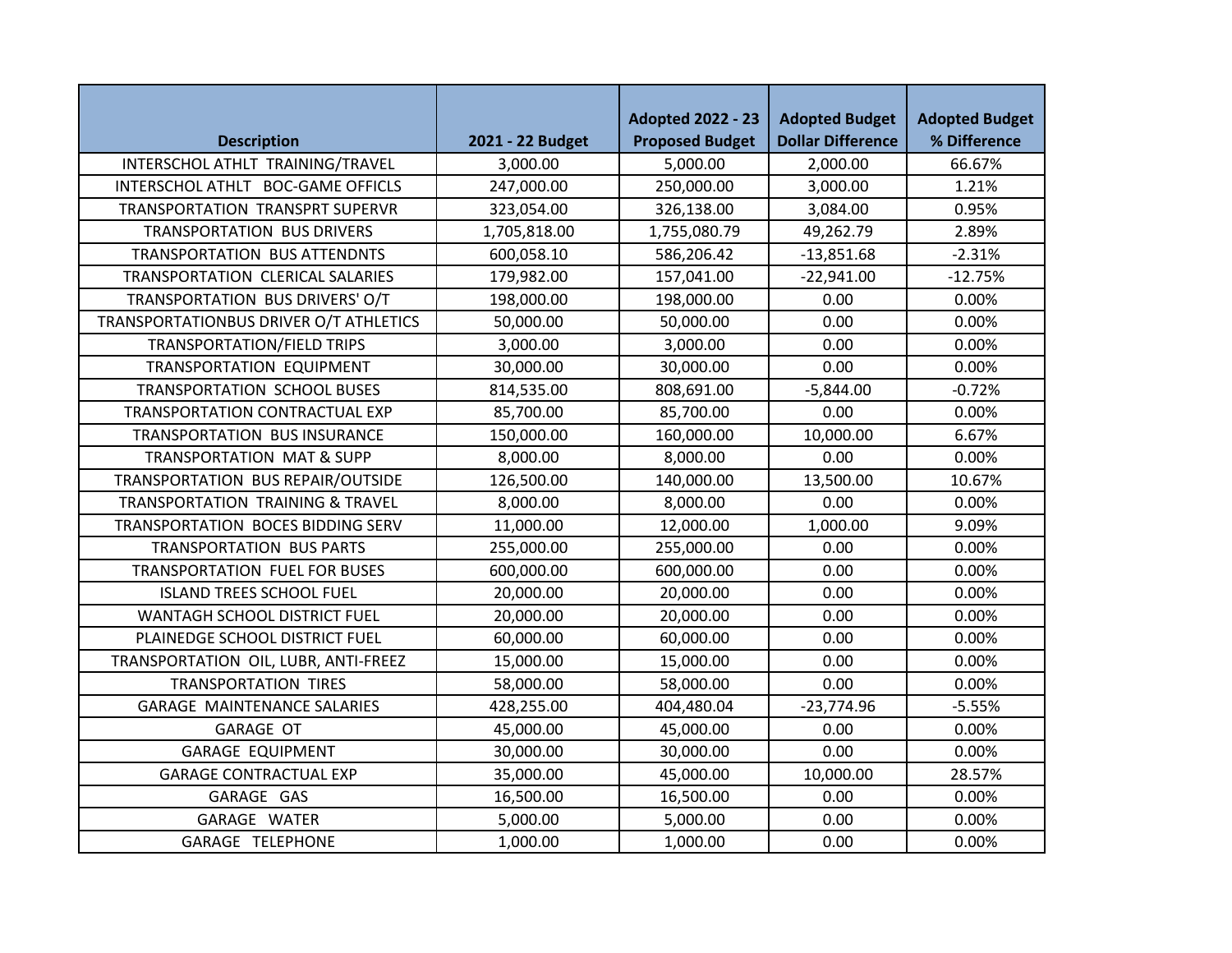| <b>Description</b>                       | 2021 - 22 Budget | <b>Adopted 2022 - 23</b><br><b>Proposed Budget</b> | <b>Adopted Budget</b><br><b>Dollar Difference</b> | <b>Adopted Budget</b><br>% Difference |
|------------------------------------------|------------------|----------------------------------------------------|---------------------------------------------------|---------------------------------------|
| GARAGE ELECTRICITY                       | 36,000.00        | 40,000.00                                          | 4,000.00                                          | 11.11%                                |
| GARAGE FUEL OIL                          | 15,000.00        | 15,000.00                                          | 0.00                                              | 0.00%                                 |
| <b>GARAGE MAT &amp; SUPP</b>             | 5,000.00         | 5,000.00                                           | 0.00                                              | 0.00%                                 |
| <b>TRANSPORTATION CONTRACTED BUSES</b>   | 1,872,949.20     | 2,000,000.00                                       | 127,050.80                                        | 6.78%                                 |
| TRANSPORT CONTRACT BUSES-ATHLETICS       | 100,000.00       | 100,000.00                                         | 0.00                                              | 0.00%                                 |
| TRANSPORTATION BOCES SERVICES            | 400,000.00       | 525,000.00                                         | 125,000.00                                        | 31.25%                                |
| <b>BOCES FIELD TRIPS</b>                 | 5,000.00         | 8,000.00                                           | 3,000.00                                          | 60.00%                                |
| AFTER SCH PROG CERTIFIED TEACHERS        | 160,800.00       | 160,800.00                                         | 0.00                                              | 0.00%                                 |
| AFTER SCH PROG TEACHER AIDES             | 290,000.00       | 290,000.00                                         | 0.00                                              | 0.00%                                 |
| AFTER SCH PROG MAT & SUPP                | 40,000.00        | 40,000.00                                          | 0.00                                              | 0.00%                                 |
| BEFORE SCH PROG CERTIFIED TEACHERS       | 111,027.00       | 130,000.00                                         | 18,973.00                                         | 17.09%                                |
| BEFORE SCH PROG TEACHER AIDES            | 145,000.00       | 145,000.00                                         | 0.00                                              | 0.00%                                 |
| BEFORE SCHOOL/MAT SUPPLIES               | 2,000.00         | 2,000.00                                           | 0.00                                              | 0.00%                                 |
| <b>COMMUNITY RELATIONS</b>               | 0.00             | 10,600.00                                          | 10,600.00                                         | 0.00%                                 |
| DANCE PROGRAM DIR, INSTRS, PIANIST       | 90,000.00        | 90,000.00                                          | 0.00                                              | 0.00%                                 |
| DANCE CUSTODIAN SERVICES                 | 19,000.00        | 19,000.00                                          | 0.00                                              | 0.00%                                 |
| DANCE PROGRAM EQUIPMENT                  | 1,500.00         | 1,500.00                                           | 0.00                                              | 0.00%                                 |
| DANCE PROGRAM MAT & SUPP                 | 1,000.00         | 1,000.00                                           | 0.00                                              | 0.00%                                 |
| EMP BENEFITS NYS EMPLYS' RETIREMT        | 4,128,093.00     | 4,200,000.00                                       | 71,907.00                                         | 1.74%                                 |
| EMP BENEFITS NYS TEACHRS' RETIREMT       | 13,150,900.00    | 13,000,000.00                                      | $-150,900.00$                                     | $-1.15%$                              |
| <b>EMP BENEFITS SOCIAL SECURITY</b>      | 9,445,377.00     | 9,850,000.00                                       | 404,623.00                                        | 4.28%                                 |
| <b>EMP BENEFITS WORKERS COMPENSATION</b> | 1,400,000.00     | 1,450,000.00                                       | 50,000.00                                         | 3.57%                                 |
| EMP BENEFITS UNEMPLOYMENT INS            | 250,000.00       | 250,000.00                                         | 0.00                                              | 0.00%                                 |
| EMP BENEFITS DISABILITY INSURANCE        | 20,000.00        | 20,000.00                                          | 0.00                                              | 0.00%                                 |
| EMP BENEFITS LONG TERM DISB & EMM/AL     | 16,000.00        | 17,000.00                                          | 1,000.00                                          | 6.25%                                 |
| EMP BENEFITS HEALTH INSURANCE            | 32,200,500.00    | 34,700,000.00                                      | 2,499,500.00                                      | 7.76%                                 |
| EMP BENEFITS DENTAL INSURANCE            | 430,000.00       | 430,000.00                                         | 0.00                                              | 0.00%                                 |
| EMP BENEFITS SUPPLMNTL/NON-CERTIF        | 590,000.00       | 590,000.00                                         | 0.00                                              | 0.00%                                 |
| EMP BENEFITS SUPPLEMENTAL/LUT            | 575,000.00       | 600,000.00                                         | 25,000.00                                         | 4.35%                                 |
| EMP BENEFITS CATASTROPHIC LEAVE          | 135,000.00       | 150,000.00                                         | 15,000.00                                         | 11.11%                                |
| <b>SERIAL BONDS - PRINCIPAL</b>          | 1,145,000.00     | 1,185,000.00                                       | 40,000.00                                         | 3.49%                                 |